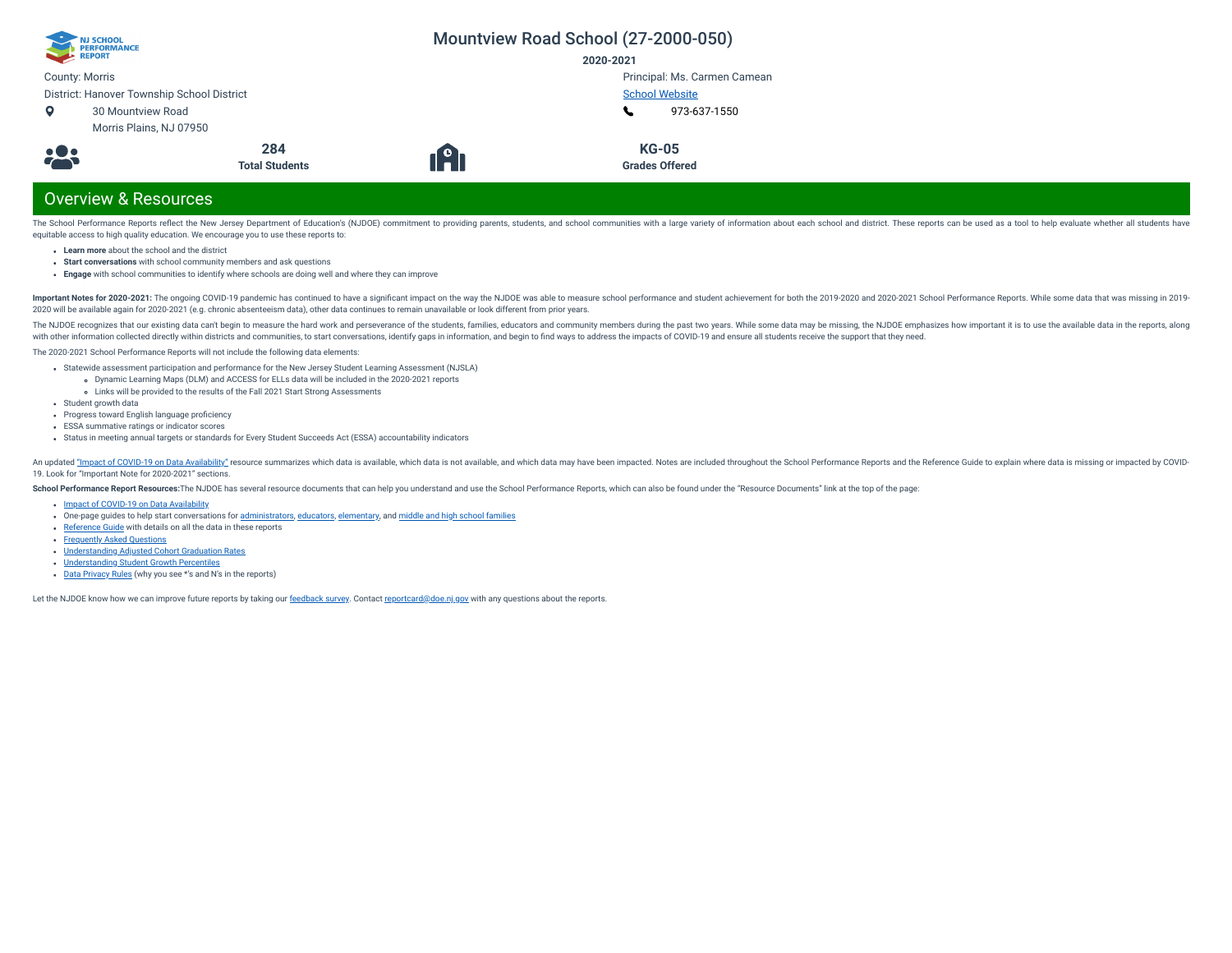

#### **Report Key:**

**\*** Data is not displayed in order to protect student privacy **\*\*** Accountability calculations require 20 or more students **N** No Data is available to display **†** This indicates a table specic note,see note below table

# Overview & Resources

## **School Contact Information**

This table contains contact information including principal name, address, phone number, email address, and social media information, if provided.

| <b>Type</b>           | <b>Contact Information</b>                 |
|-----------------------|--------------------------------------------|
| County                | Morris                                     |
| District              | Hanover Township School District           |
| <b>Principal Name</b> | Ms. Carmen Camean                          |
| Address               | 30 Mountview Road, Morris Plains, NJ 07950 |
| Phone Number          | 973-637-1550                               |
| <b>Email Address</b>  | carmen.camean@hanovertwpschools.org        |
| Website               | https://www.hanovertwpschools.com/mtv      |
| Twitter               | https://twitter.com/HTPS_NJ_MTV            |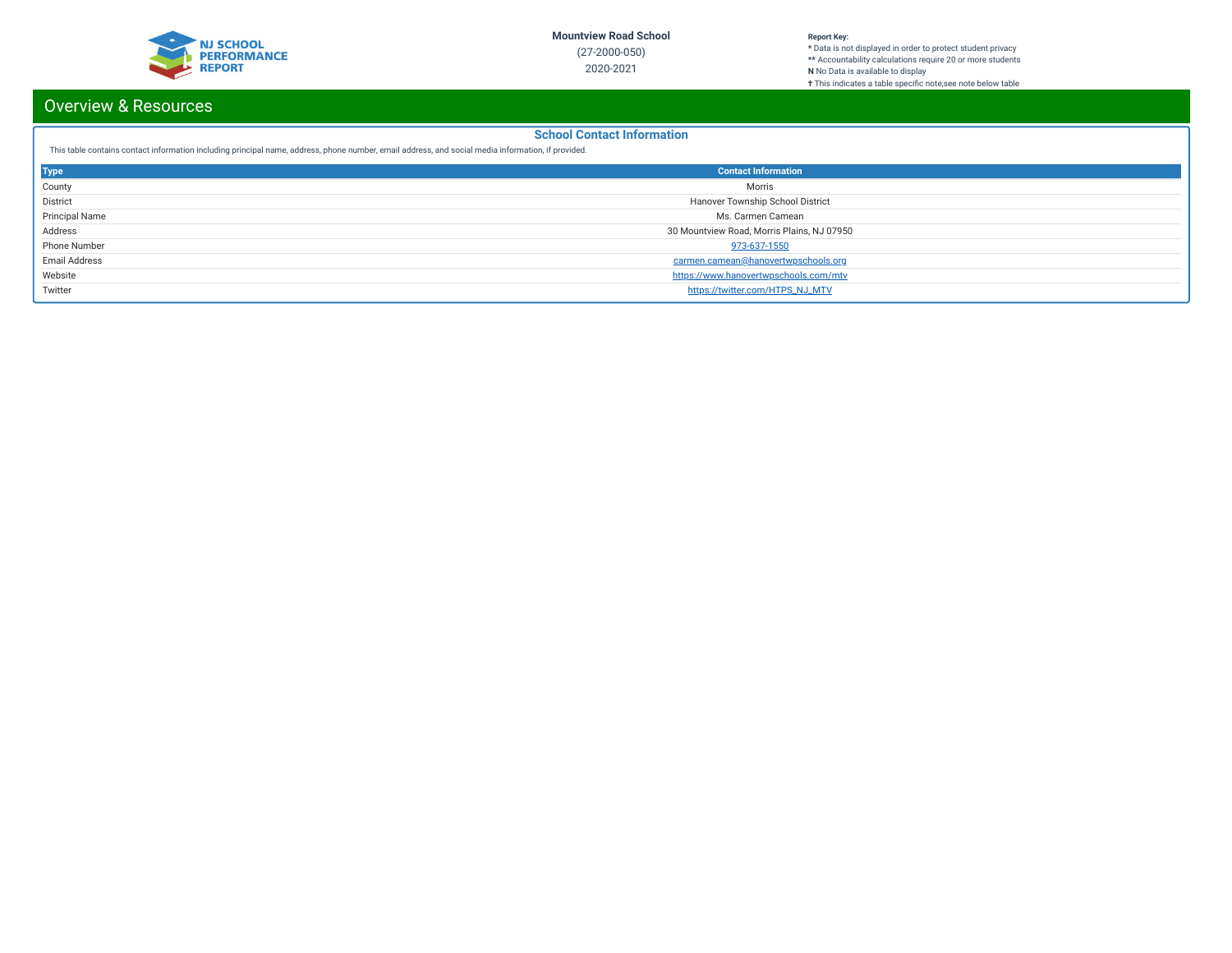

#### **Report Key: \*** Data is not displayed in order to protect student privacy **\*\*** Accountability calculations require 20 or more students **N** No Data is available to display **†** This indicates a table specific note, see note below table

# **Demographics**

Enrollment data reflects enrollment reported at the end of the school year and only includes students attending the school. Students that attend programs at other schools or outside of the district are not included in enro

## **Enrollment Trends by Grade**

This table shows the number of students enrolled by grade for the past three school years. Any students enrolled outside of the grades offered will be included in the total enrollment.

| <b>Grade</b>  | 2018-19 | 2019-20 | 2020-21 |
|---------------|---------|---------|---------|
| KG            | 41      | 38      | 37      |
|               | 33      | 43      | 40      |
| $\mathcal{P}$ | 69      | 32      | 44      |
| 3             | 59      | 71      | 31      |
|               | 58      | 64      | 69      |
| 5             | 61      | 58      | 63      |
| Total         | 321     | 306     | 284     |

## **Enrollment Trends by Student Group**

This table shows the percentage of students by student group for the past three school years. Note that 2019-20 is the first year that data was collected for non-binary/undesignated gender and, as a result, the 2019-20 and 2020-21 data may not be a true representation of the student population. Additionally, to protect student privacy, gender percentages for 2019-20 are rounded to the nearest 0.5 and percentages for 2020-21 may show a range, depending on the overall school population size.

| <b>Student Group</b>                | 2018-19 | 2019-20 | 2020-21    |
|-------------------------------------|---------|---------|------------|
| Female                              | 48.6%   | 49.5%   | 45-50%     |
| Male                                | 51.4%   | 50.5%   | 50-55%     |
| Non-Binary/Undesignated Gender      |         | 1%      | $\leq 5\%$ |
| Economically Disadvantaged Students | 0.6%    | 2.9%    | 1.4%       |
| Students with Disabilities          | 23.7%   | 18.3%   | 20.4%      |
| <b>English Learners</b>             | 1.2%    | 1.3%    | 2.8%       |
| <b>Homeless Students</b>            | 0.0%    | 0.0%    | 0.0%       |
| <b>Students in Foster Care</b>      | 0.0%    | 0.0%    | 0.0%       |
| Military-Connected Students         | 0.0%    | 0.0%    | 0.0%       |
| <b>Migrant Students</b>             | 0.0%    | 0.0%    | 0.0%       |

## **Enrollment by Racial and Ethnic Group**

This table shows the percentage of students by racial and ethnic group for the past three school years.

| <b>Racial And Ethnic Group</b>      | 2018-19 | 2019-20 | 2020-21 |
|-------------------------------------|---------|---------|---------|
| White                               | 65.1%   | 63.4%   | 62.7%   |
| Hispanic                            | 11.8%   | 12.7%   | 13.4%   |
| <b>Black or African American</b>    | 4.0%    | 3.3%    | 4.2%    |
| Asian                               | 12.5%   | 15.0%   | 13.7%   |
| Native Hawaiian or Pacific Islander | 0.0%    | 0.0%    | 0.0%    |
| American Indian or Alaska Native    | 0.0%    | 0.0%    | 0.0%    |
| Two Or More Races                   | 6.5%    | 5.6%    | 6.0%    |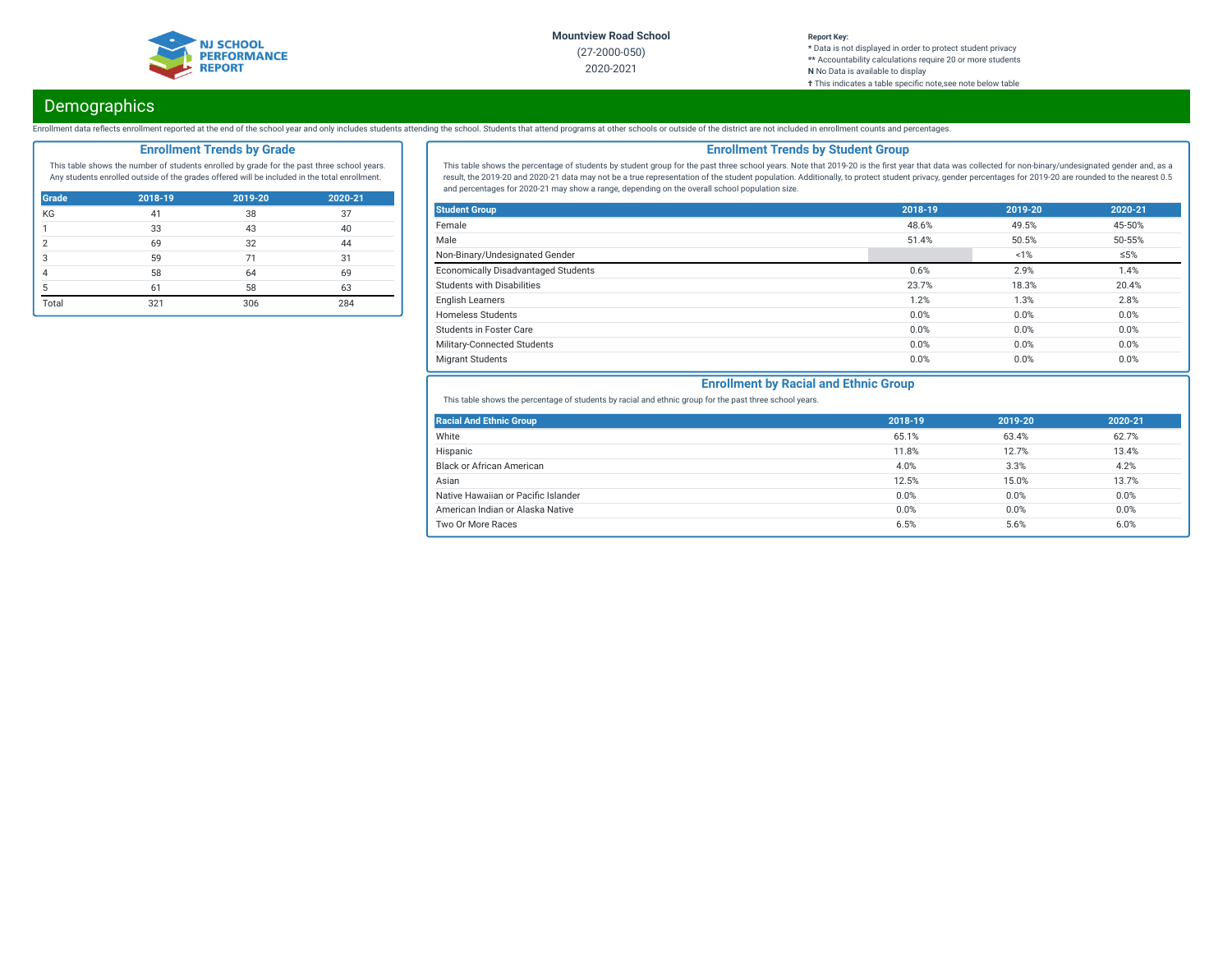

#### **Report Key:**

**\*** Data is not displayed in order to protect student privacy **\*\*** Accountability calculations require 20 or more students **N** No Data is available to display **†** This indicates a table specic note,see note below table

# **Demographics**

Enrollment data reflects enrollment reported at the end of the school year and only includes students attending the school. Students that attend programs at other schools or outside of the district are not included in enro

| <b>Enrollment Trends by Full/Half Day PK and KG</b>                                                                                       |         |         |         |  |  |  |
|-------------------------------------------------------------------------------------------------------------------------------------------|---------|---------|---------|--|--|--|
| This table shows number of students in full day and half day Pre-Kindergarten (PK) and Kindergarten (KG) for the past three school years. |         |         |         |  |  |  |
| <b>Grade</b>                                                                                                                              | 2018-19 | 2019-20 | 2020-21 |  |  |  |
| KG - Half Day                                                                                                                             |         |         |         |  |  |  |
| KG - Full Day                                                                                                                             |         |         |         |  |  |  |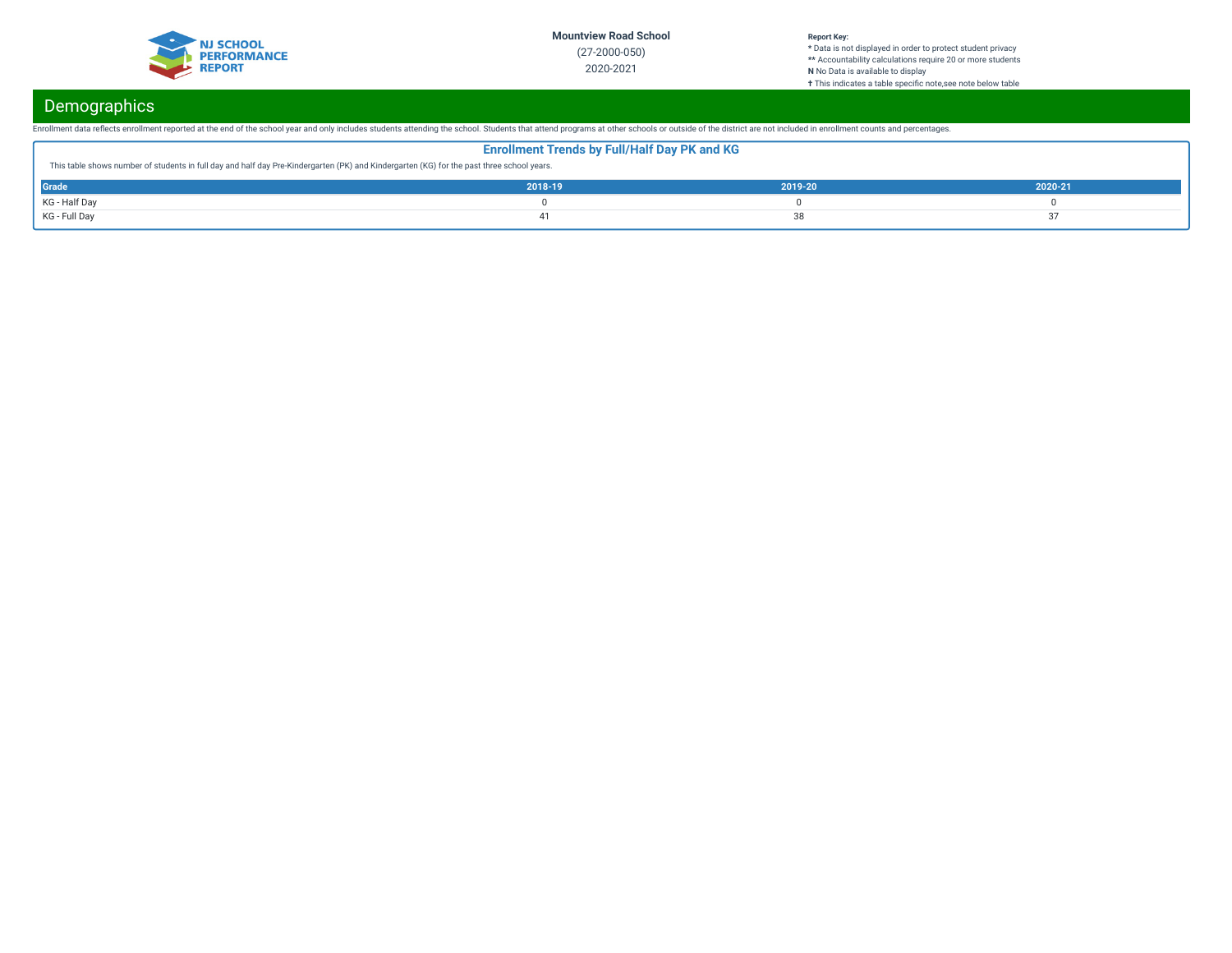

#### **Report Key: \*** Data is not displayed in order to protect student privacy **\*\*** Accountability calculations require 20 or more students **N** No Data is available to display **†** This indicates a table specific note, see note below table

# **Demographics**

Enrollment data reflects enrollment reported at the end of the school year and only includes students attending the school. Students that attend programs at other schools or outside of the district are not included in enro

|         |         |         | <b>Enrollment by Home Language</b>                                                                                                                                                                                             |       |
|---------|---------|---------|--------------------------------------------------------------------------------------------------------------------------------------------------------------------------------------------------------------------------------|-------|
|         |         |         | This table shows the percentage of students by primary home language. Only the top 5 languages with at least 1% of students are shown, and students with other home languages are included in the Other Languages total. To se |       |
| $100 -$ |         |         |                                                                                                                                                                                                                                |       |
|         | 94.4%   |         |                                                                                                                                                                                                                                |       |
| 90      |         |         |                                                                                                                                                                                                                                |       |
| 80      |         |         |                                                                                                                                                                                                                                |       |
| $70-$   |         |         |                                                                                                                                                                                                                                |       |
| 60      |         |         |                                                                                                                                                                                                                                |       |
| 50      |         |         |                                                                                                                                                                                                                                |       |
| 40      |         |         |                                                                                                                                                                                                                                |       |
| $30 -$  |         |         |                                                                                                                                                                                                                                |       |
| $20 -$  |         |         |                                                                                                                                                                                                                                |       |
| $10 -$  |         |         |                                                                                                                                                                                                                                |       |
|         |         | 1.8%    | 1.1%                                                                                                                                                                                                                           | 2.8%  |
|         | English | Spanish | Ukrainian                                                                                                                                                                                                                      | Other |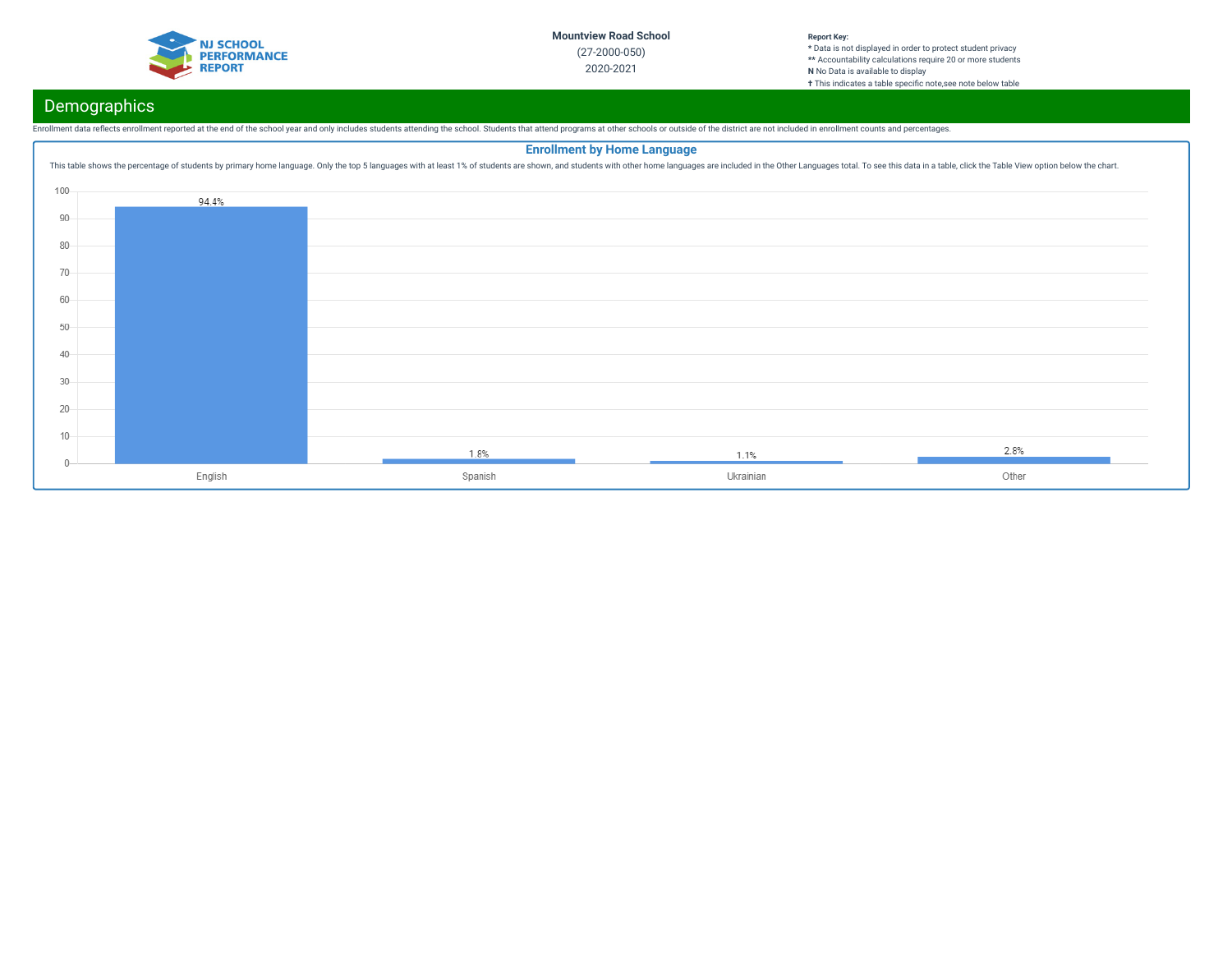

#### **Report Key: \*** Data is not displayed in order to protect student privacy **\*\*** Accountability calculations require 20 or more students **N** No Data is available to display **†** This indicates a table specific note, see note below table

# Student Growth

Student growth is a measure of how much students are learning each year. Each student receives a Student crowth Percentile (SGP) for English Language Arts (ELA) in grades 4 through 8 and for Mathematics in grades 4 through previous years.

A student's SGP falls between 1 and 99 and can be grouped into three levels: **Low Growth:** Less than 35

**Typical Growth:** Between 35 and 65

**High Growth:** Greater than 65

If the student growth percentiles for all students in the school are ordered from smallest to largest, the median student growth percentile (mSGP) for the school is the percentile in the middle of that list. Watch a short median Student Growth Percentiles (mSGP) are calculated for groups of students.

Important note for 2020-21: Due to the cancellation of statewide assessments as a result of the COVID-19 pandemic in both 2019-20 and 2020-21, student growth percentile were not calculated and will not be reported for eith percentiles and other measures of student growth will not be included in this report.

## **Student Growth Trends and Progress**

These graphs illustrate trends in student growth over the last three years. Student growth is measured by median student growth percentile. The table below shows how student growth over the last three years compares to the Important note for 2020-21: Due to the cancellation of statewide assessments as a result of the COVID-19 pandemic in both 2019-20 and 2020-21, student growth percentiles were not calculated and will not be reported for the



| Performance Measure                         | 2018-19 ELA  | 2019-20 ELA | 2020-21 ELA | 2018-19 Math | 2019-20 Math | 2020-21 Math |
|---------------------------------------------|--------------|-------------|-------------|--------------|--------------|--------------|
| Median Student Growth Percentile            |              |             |             |              |              |              |
| Met Standard (40-59.5)?                     | Met Standard |             |             | Met Standard |              |              |
| Statewide: Median Student Growth Percentile |              |             |             | 50           |              |              |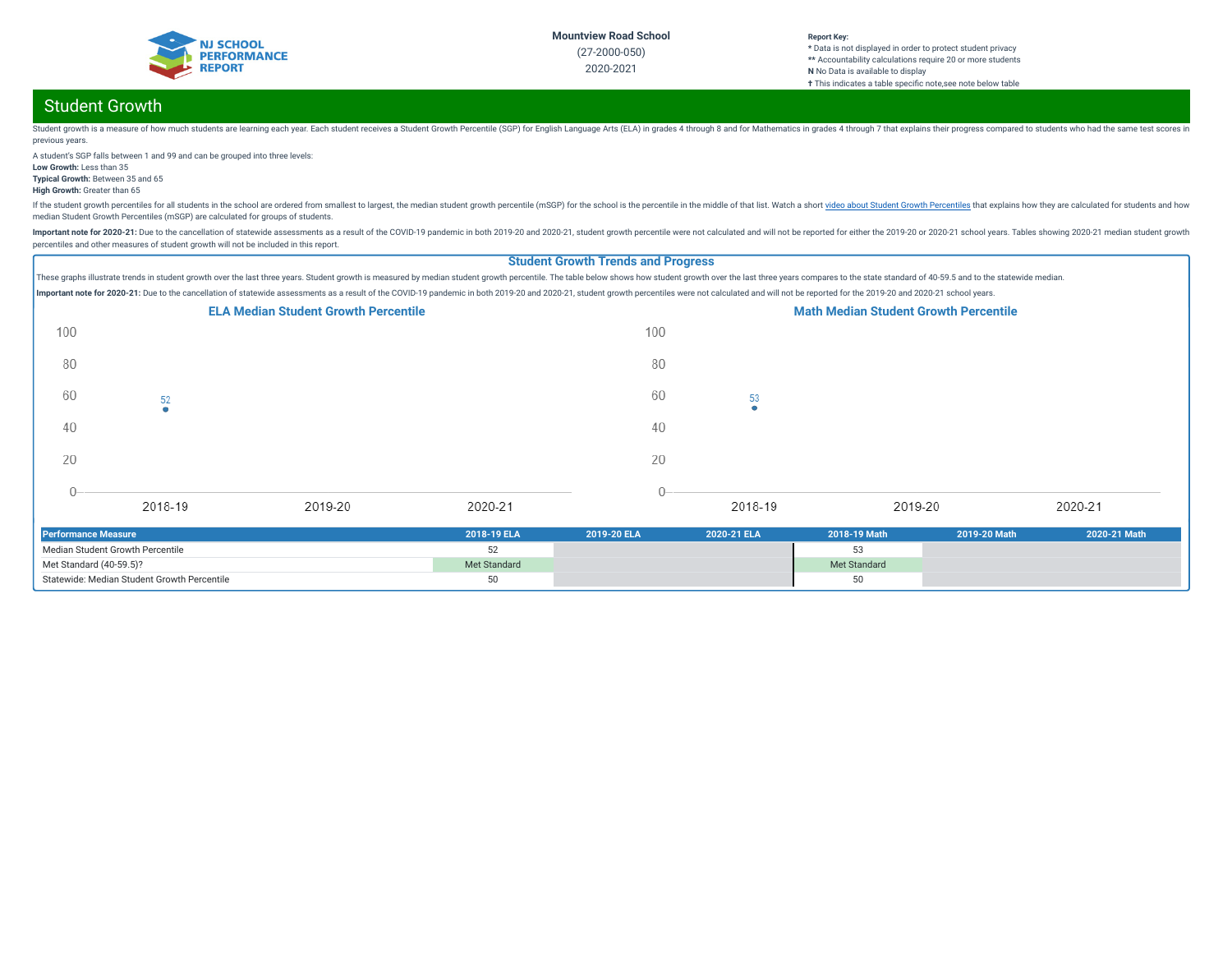

#### **Report Key: \*** Data is not displayed in order to protect student privacy **\*\*** Accountability calculations require 20 or more students **N** No Data is available to display **†** This indicates a table specific note, see note below table

# Academic Achievement

Important note for 2020-21: Due to the cancellation of statewide assessments in 2019-20 and 2020-21 and federal waivers as a result of the COVID-19 pandemic, statewide assessment results for the New Jersey Student Learning not be reported for the 2019-20 and 2020-21 school years. Tables showing 2020-21 NJSLA results and related accountability measures will not be included in this report.

The Dynamic Learning Maps (DLM) and ACCESS for ELLs assessments were administered in spring 2021 and results will be included for the 2020-21 school year. These two assessments were administered in-person only, not remotel previous years. As a result, the NJDOE recommends using caution in comparing results for 2020-21 to prior or future years.

The fall 2021 administration of the Start Strong assessment was used to satisfy the federal statewide assessment requirement to administer general assessments in ELA, mathematics, and science for the 2020-21 school year. A requirements for the 2020-2021 school year. Results of the fall 2021 Start Strong results are available on the NJDOE [website](https://www.state.nj.us/education/title1/accountability/progress/21/). Please note that these results are aligned to reporting requirements for the 2020-2021 school ye school/district, grade level, and student group status in that file represent the student's enrollment as of June 2021, not as of fall 2022. Other reports on Start Strong results that reflect all students testing as of Fal

### **English Language Arts and Mathematics Performance Trends**

These graphs show trends in the Proficiency Rate for Federal Accountability over the last three years. The data includes the results of students taking both the New Jersey Student Learning Assessment (NJSLA) and the DLM al percentage of students that met or exceeded expectations on the assessments (NJSLA or DLM) with an adjustment made if the participation rate is below 95% to ensure reporting on at least 95% of students. NJSLA results for 2 less than half a school year are excluded from performance results. The table below provides participation rates, proficiency rates, annual targets and status in meeting the targets, and statewide proficiency rates.

Important note for 2020-21: Due to the cancellation of statewide assessments in 2019-20 and 2020-21 and federal waivers as a result of the COVID-19 pandemic, statewide assessment results are not available for the 2019-20 a



| <b>Performance Measure</b>                            | 2018-19 ELA | 2019-20 ELA | 2020-21 ELA | 2018-19 Math | 2019-20 Math | 2020-21 Math |
|-------------------------------------------------------|-------------|-------------|-------------|--------------|--------------|--------------|
| <b>Participation Rate</b>                             | 98.9%       |             |             | 99.4%        |              |              |
| Proficiency Rate for Federal Accountability           | 77.0%       |             |             | 68.2%        |              |              |
| Annual Target                                         | 78.0%       |             |             | 71.3%        |              |              |
| Met Annual Target?                                    | Met Targett |             |             | Met Targett  |              |              |
| Statewide Proficiency Rate for Federal Accountability | 57.9%       |             |             | 44.5%        |              |              |
| + Target was met within a confidence interval.        |             |             |             |              |              |              |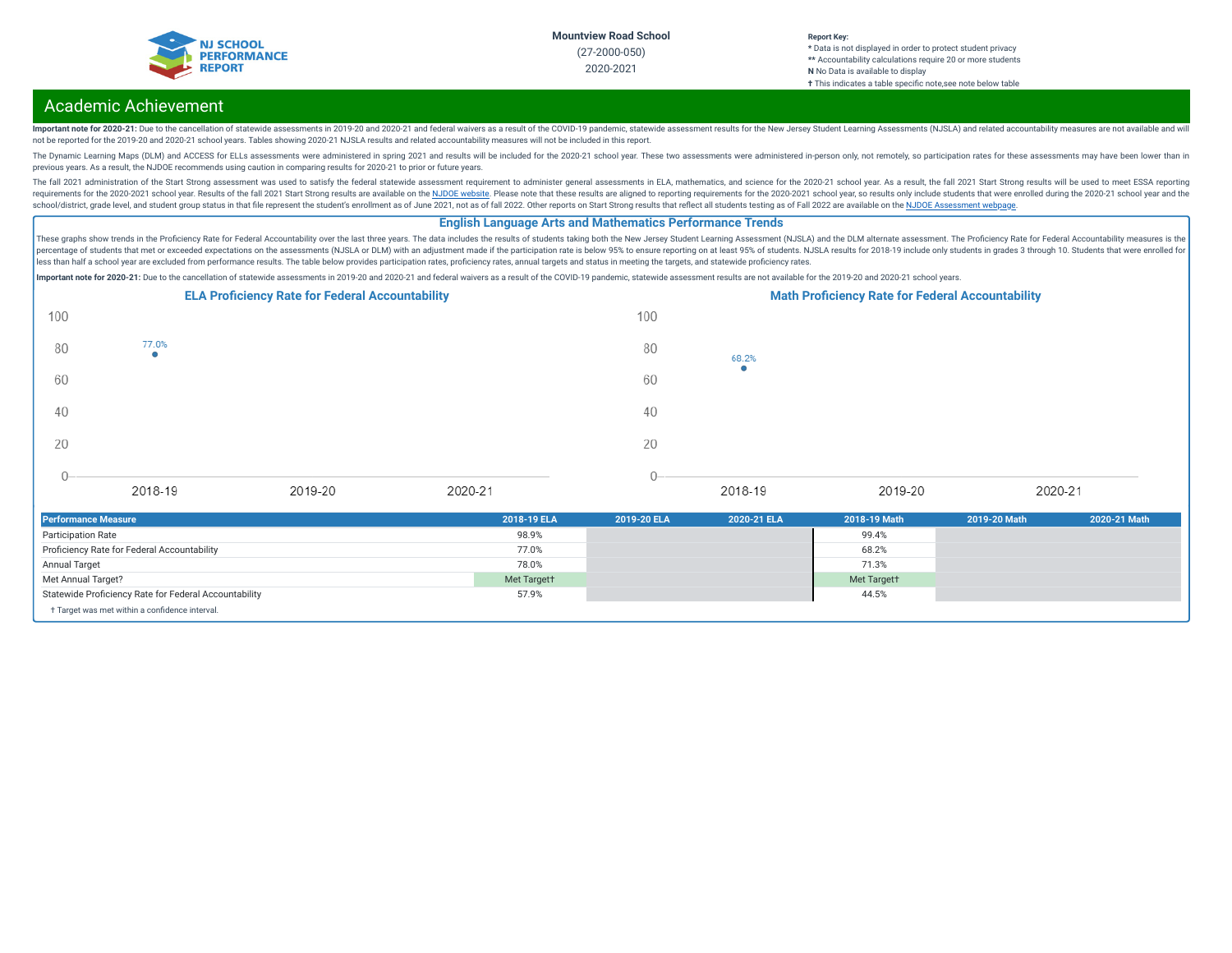

#### **Report Key: \*** Data is not displayed in order to protect student privacy **\*\*** Accountability calculations require 20 or more students **N** No Data is available to display **†** This indicates a table specic note,see note below table

# Academic Achievement

Important note for 2020-21: Due to the cancellation of statewide assessments in 2019-20 and 2020-21 and federal waivers as a result of the COVID-19 pandemic, statewide assessment results for the New Jersey Student Learning not be reported for the 2019-20 and 2020-21 school years. Tables showing 2020-21 NJSLA results and related accountability measures will not be included in this report.

The Dynamic Learning Maps (DLM) and ACCESS for ELLs assessments were administered in spring 2021 and results will be included for the 2020-21 school year. These two assessments were administered in-person only, not remotel previous years. As a result, the NJDOE recommends using caution in comparing results for 2020-21 to prior or future years.

The fall 2021 administration of the Start Strong assessment was used to satisfy the federal statewide assessment requirement to administer general assessments in ELA, mathematics, and science for the 2020-21 school year. A requirements for the 2020-2021 school year. Results of the fall 2021 Start Strong results are available on the NJDOE [website](https://www.state.nj.us/education/title1/accountability/progress/21/). Please note that these results are aligned to reporting requirements for the 2020-2021 school ye school/district, grade level, and student group status in that file represent the student's enrollment as of June 2021, not as of fall 2022. Other reports on Start Strong results that reflect all students testing as of Fal

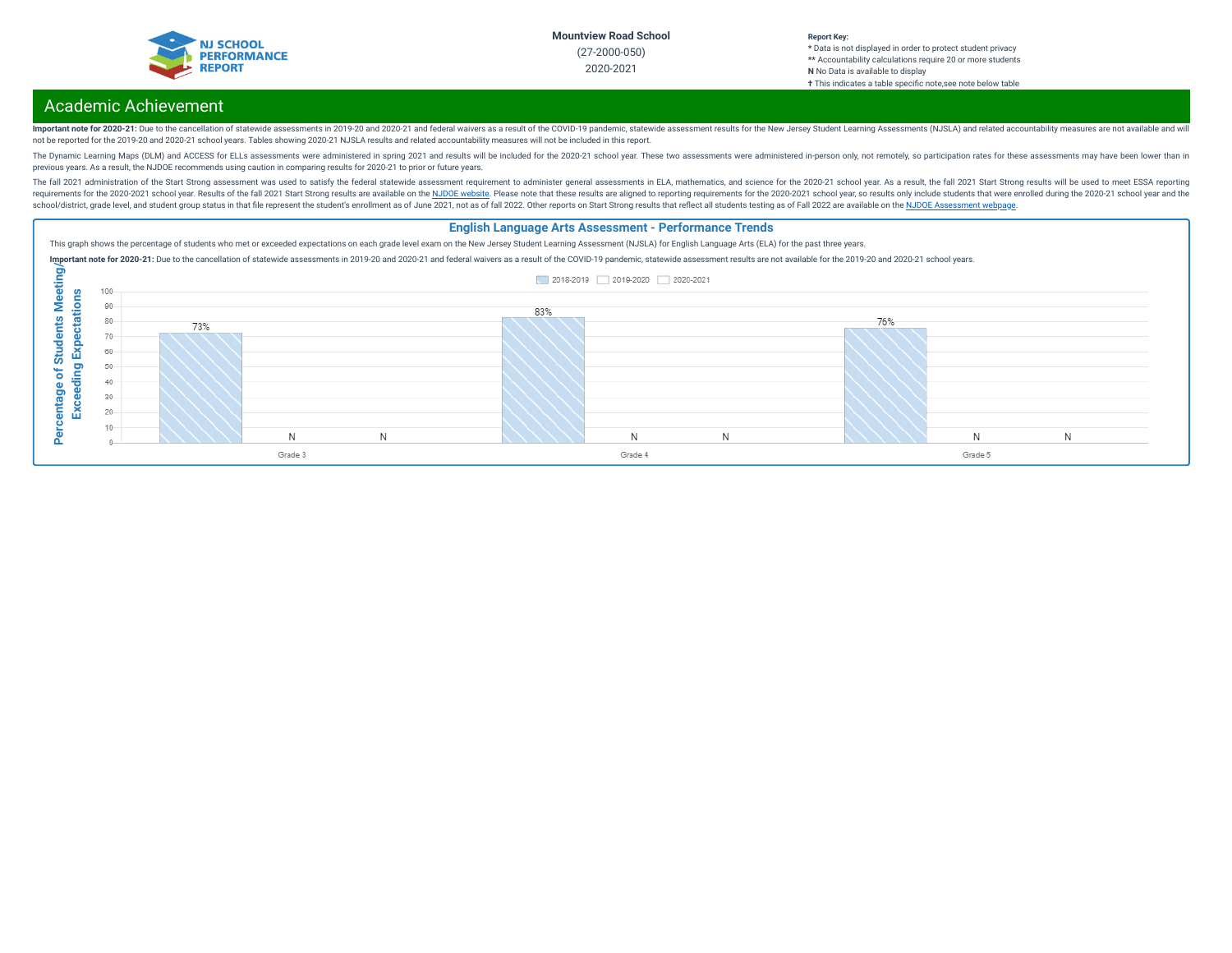

#### **Report Key: \*** Data is not displayed in order to protect student privacy **\*\*** Accountability calculations require 20 or more students **N** No Data is available to display **†** This indicates a table specic note,see note below table

# Academic Achievement

Important note for 2020-21: Due to the cancellation of statewide assessments in 2019-20 and 2020-21 and federal waivers as a result of the COVID-19 pandemic, statewide assessment results for the New Jersey Student Learning not be reported for the 2019-20 and 2020-21 school years. Tables showing 2020-21 NJSLA results and related accountability measures will not be included in this report.

The Dynamic Learning Maps (DLM) and ACCESS for ELLs assessments were administered in spring 2021 and results will be included for the 2020-21 school year. These two assessments were administered in-person only, not remotel previous years. As a result, the NJDOE recommends using caution in comparing results for 2020-21 to prior or future years.

The fall 2021 administration of the Start Strong assessment was used to satisfy the federal statewide assessment requirement to administer general assessments in ELA, mathematics, and science for the 2020-21 school year. A requirements for the 2020-2021 school year. Results of the fall 2021 Start Strong results are available on the NJDOE [website](https://www.state.nj.us/education/title1/accountability/progress/21/). Please note that these results are aligned to reporting requirements for the 2020-2021 school ye school/district, grade level, and student group status in that file represent the student's enrollment as of June 2021, not as of fall 2022. Other reports on Start Strong results that reflect all students testing as of Fal

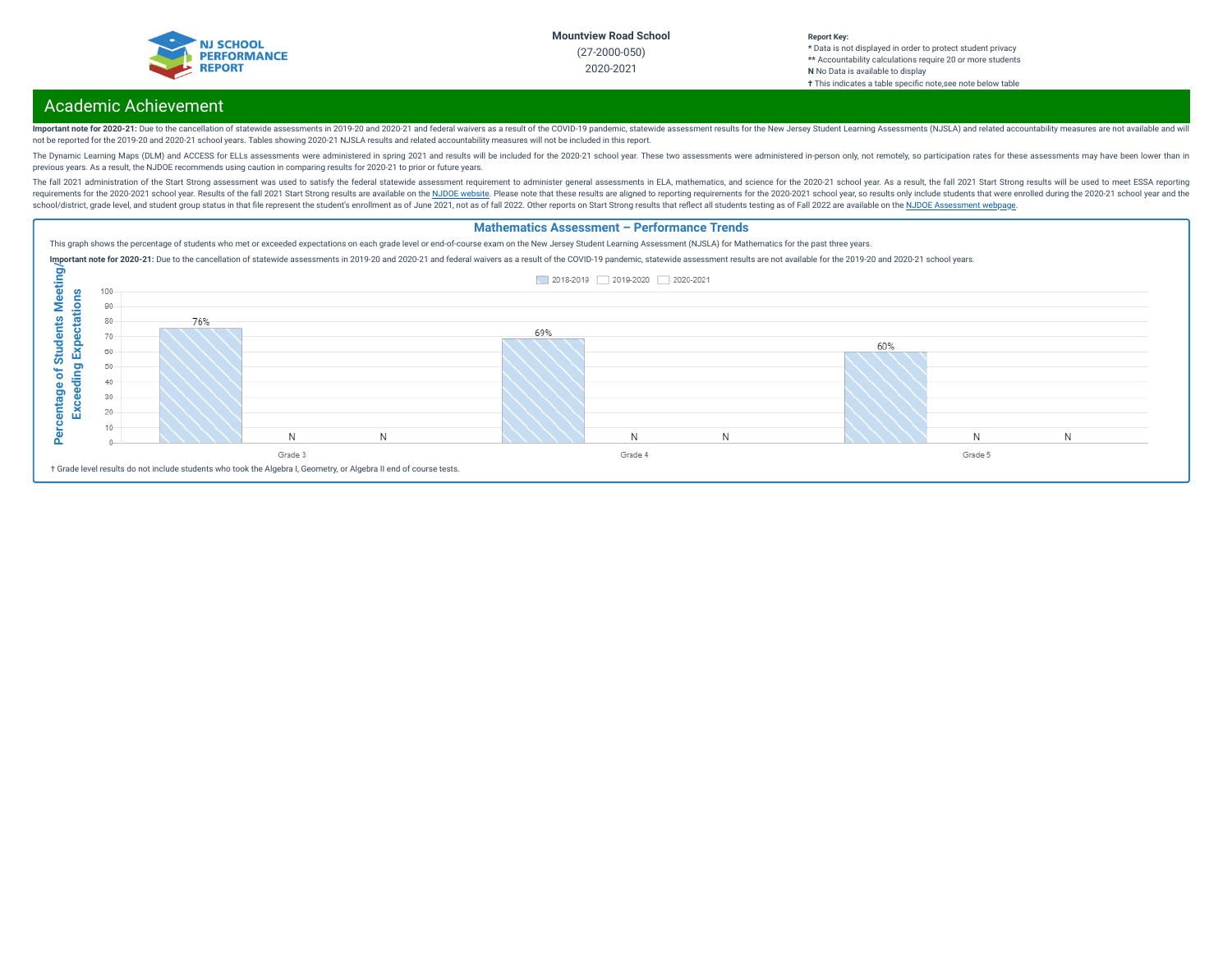

#### **Report Key: \*** Data is not displayed in order to protect student privacy **\*\*** Accountability calculations require 20 or more students **N** No Data is available to display **†** This indicates a table specic note,see note below table

# Academic Achievement

Important note for 2020-21: Due to the cancellation of statewide assessments in 2019-20 and 2020-21 and federal waivers as a result of the COVID-19 pandemic, statewide assessment results for the New Jersey Student Learning not be reported for the 2019-20 and 2020-21 school years. Tables showing 2020-21 NJSLA results and related accountability measures will not be included in this report.

The Dynamic Learning Maps (DLM) and ACCESS for ELLs assessments were administered in spring 2021 and results will be included for the 2020-21 school year. These two assessments were administered in-person only, not remotel previous years. As a result, the NJDOE recommends using caution in comparing results for 2020-21 to prior or future years.

The fall 2021 administration of the Start Strong assessment was used to satisfy the federal statewide assessment requirement to administer general assessments in ELA, mathematics, and science for the 2020-21 school year. A requirements for the 2020-2021 school year. Results of the fall 2021 Start Strong results are available on the NJDOE [website](https://www.state.nj.us/education/title1/accountability/progress/21/). Please note that these results are aligned to reporting requirements for the 2020-2021 school ye school/district, grade level, and student group status in that file represent the student's enrollment as of June 2021, not as of fall 2022. Other reports on Start Strong results that reflect all students testing as of Fal

### **DLM Alternate Assessment - Participation**

This table shows the number of students taking the Dynamic Learning Maps (DLM) alternate assessment, which tests academic progress in English Language Arts (ELA) and Mathematics for students with the most significant intel

Important note for 2020-21: The Dynamic Learning Maps (DLM) assessment was administered in spring 2021 in-person only, not remotely, and participation rates may have been lower than in previous years. As a result, the NJDO future years.

| Grade | <b>ELA: # Students Tested</b> | Math: # Students Tested |
|-------|-------------------------------|-------------------------|
|       |                               |                         |
|       |                               |                         |
|       |                               |                         |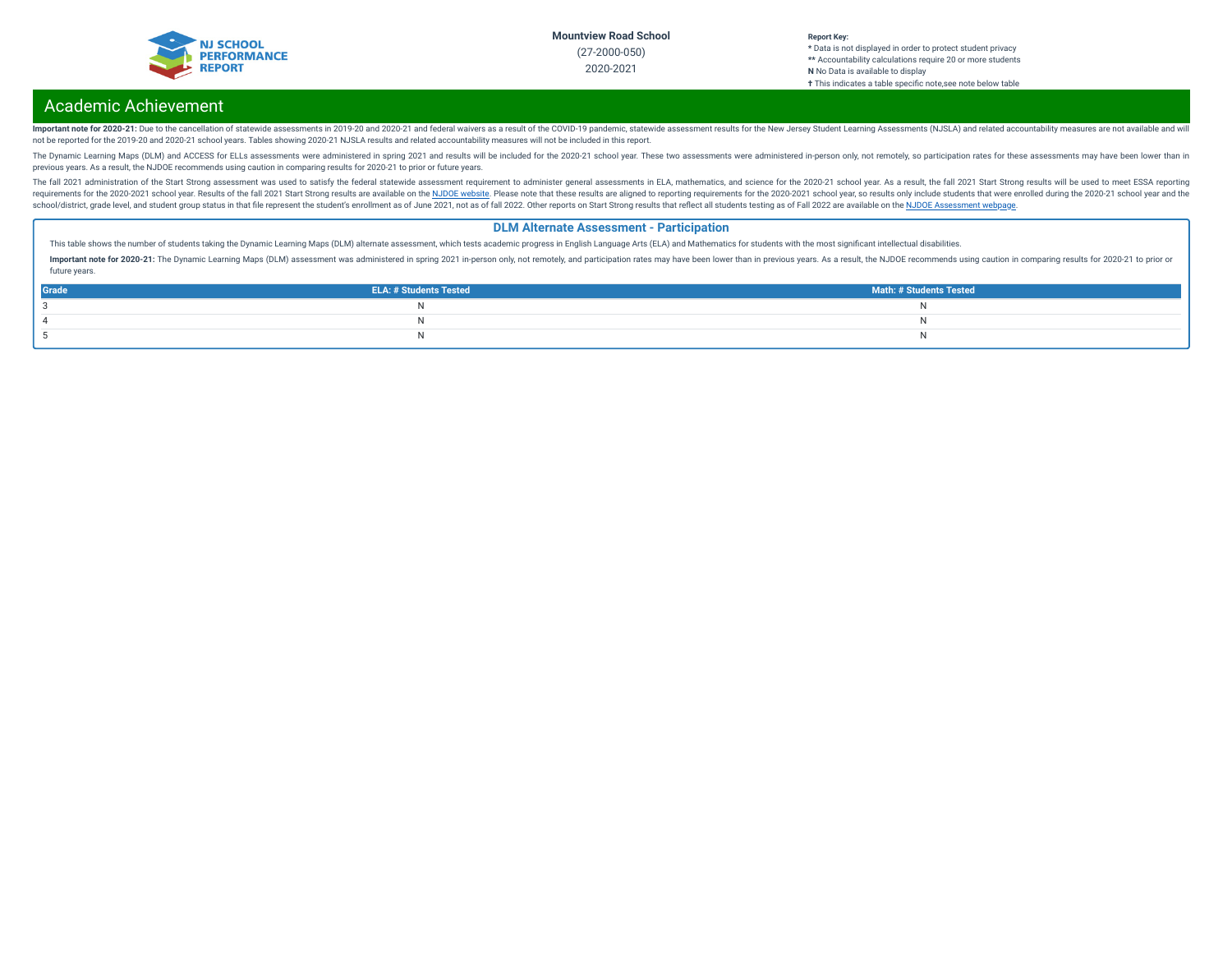

#### **Report Key: \*** Data is not displayed in order to protect student privacy **\*\*** Accountability calculations require 20 or more students **N** No Data is available to display **†** This indicates a table specific note, see note below table

# Academic Achievement

Important note for 2020-21: Due to the cancellation of statewide assessments in 2019-20 and 2020-21 and federal waivers as a result of the COVID-19 pandemic, statewide assessment results for the New Jersey Student Learning not be reported for the 2019-20 and 2020-21 school years. Tables showing 2020-21 NJSLA results and related accountability measures will not be included in this report.

The Dynamic Learning Maps (DLM) and ACCESS for ELLs assessments were administered in spring 2021 and results will be included for the 2020-21 school year. These two assessments were administered in-person only, not remotel previous years. As a result, the NJDOE recommends using caution in comparing results for 2020-21 to prior or future years.

The fall 2021 administration of the Start Strong assessment was used to satisfy the federal statewide assessment requirement to administer general assessments in ELA, mathematics, and science for the 2020-21 school year. A requirements for the 2020-2021 school year. Results of the fall 2021 Start Strong results are available on the NJDOE [website](https://www.state.nj.us/education/title1/accountability/progress/21/). Please note that these results are aligned to reporting requirements for the 2020-2021 school ye school/district, grade level, and student group status in that file represent the student's enrollment as of June 2021, not as of fall 2022. Other reports on Start Strong results that reflect all students testing as of Fal

### **English Language Progress to Proficiency**

This table shows the percentage of English Learners who demonstrated the expected amount of growth on the ACCESS for ELLs 2.0 Assessment for English Language proficiency. A student's expected growth is based on the student increased by equal intervals each year so that the student meets the proficiency cut score of 4.5 within five years. The table shows the annual target for the percentage of students making expected growth and whether that

Important note for 2020-21: Due to the cancellation of the ACCESS for ELLs assessment in 2019-20 and federal waivers as a result of the COVID-19 pandemic, English Language Progress to Proficiency is not available for 2020-

#### **English Language Proficiency Test - Participation and Performance**

This table shows, by years in district, the number of English learner students taking the ACCESS for ELLs 2.0 Assessment for English language proficiency and the percentage of students tested that received an overall score proficient status.

Important note for 2020-21: The ACCESS for ELLs assessment was administered in spring 2021 in-person only, not remotely, and participation rates may have been lower than in previous years. As a result, the NJDOE recommends

| <b>Years in District</b> | # Students Tested | % Students with Overall Score Below 4.5 | ■ % Students with Overall Score 4.5 or Above |
|--------------------------|-------------------|-----------------------------------------|----------------------------------------------|
| $0 - 2$                  |                   |                                         |                                              |
| $3 - 4$                  |                   |                                         |                                              |
| 5 or more                |                   |                                         |                                              |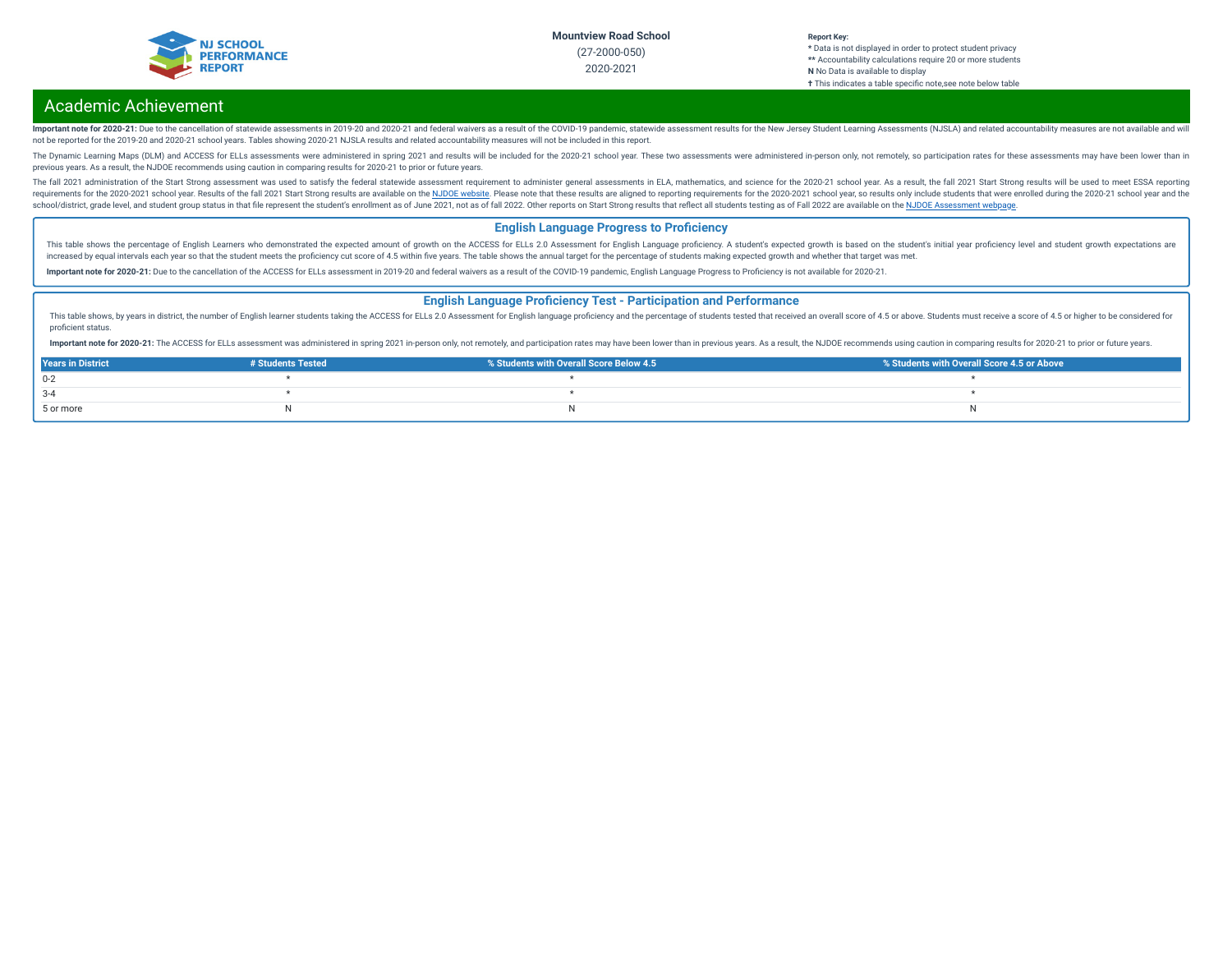

#### **Report Key: \*** Data is not displayed in order to protect student privacy **\*\*** Accountability calculations require 20 or more students **N** No Data is available to display **†** This indicates a table specific note, see note below table

# Academic Achievement

The New Jersey Student Learning Assessment for Science (NJSLA-S) measures student proficiency with the New Jersey Student Learning Standards for Science. All students in grades 5, 8, and 11 will take the NJSLA-Science asse proficiency. Visit the [NJSLA-Science](https://www.nj.gov/education/assessment/resources/science/) website for more information about NJSLA-S. These results do not include students that took the Dynamic Learning Maps (DLM) Science [assessment](https://www.nj.gov/education/schools/achievement/). Visit the assessment reports page for DLM

Important note for 2020-21: Due to the cancellation of statewide assessments in 2019-20 and 2020-21 and federal waivers as a result of the COVID-19 pandemic, statewide assessment results are not available for the 2019-20 a will not be included in this report.

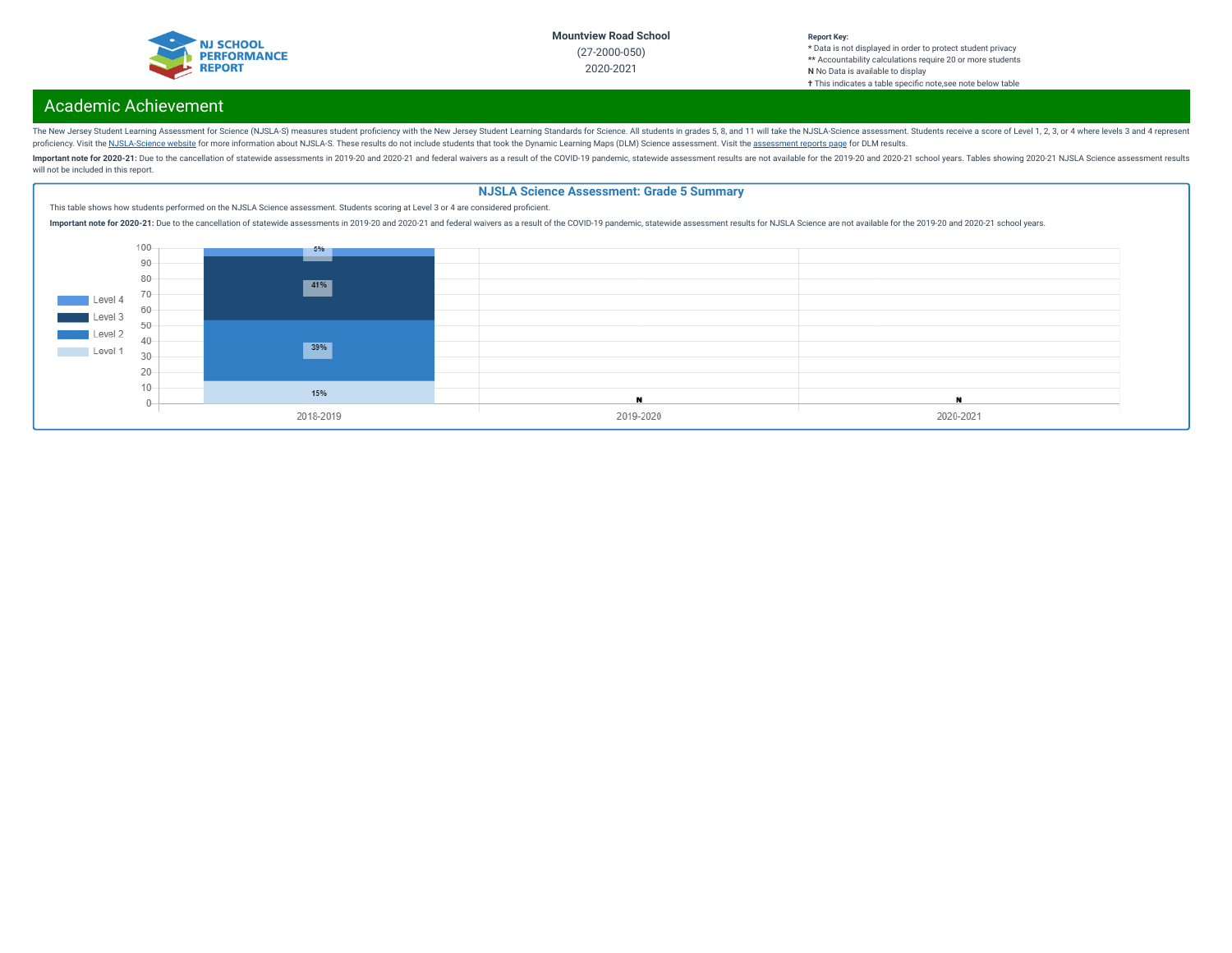

#### **Report Key: \*** Data is not displayed in order to protect student privacy **\*\*** Accountability calculations require 20 or more students **N** No Data is available to display **†** This indicates a table specic note,see note below table

# Climate and Environment

Student absences provide important information about a school's culture and climate. Research shows that absences impact a student's ability to succeed in school. The New Jersey Department of Education used input from New and student success for the ESSA accountability plan. Chronic absenteeism is defined as being absent for 10% or more of the days enrolled during the school year. A student who is not present for any reason, whether excused statute or regulations. Students with fewer than 45 days in membership are excluded from attendance calculations.

Important note for 2020-21:The absenteeism data for the 2020-21 school year reflects both in-person and remote instruction. Districts were able to employ multiple ways to determine whether a student in a remote learning en logging in to online learning platforms, or monitoring student submission of assignments. Because the number of days students spent in in-person and remote learning environments during the school year differed, the NJDOE r districts and comparing 2020-21 data to prior or future school years.

### **Chronic Absenteeism**

This table shows the number and percentage of students in grades K-12 both overall and by student group who were chronically absent during the school year.

Important Note for 2020-21: NJDOE received federal waivers which removed the requirement to report on status in meeting annual ESSA targets for 2019-20 and 2020-21. As a result, state averages and status in meeting the sta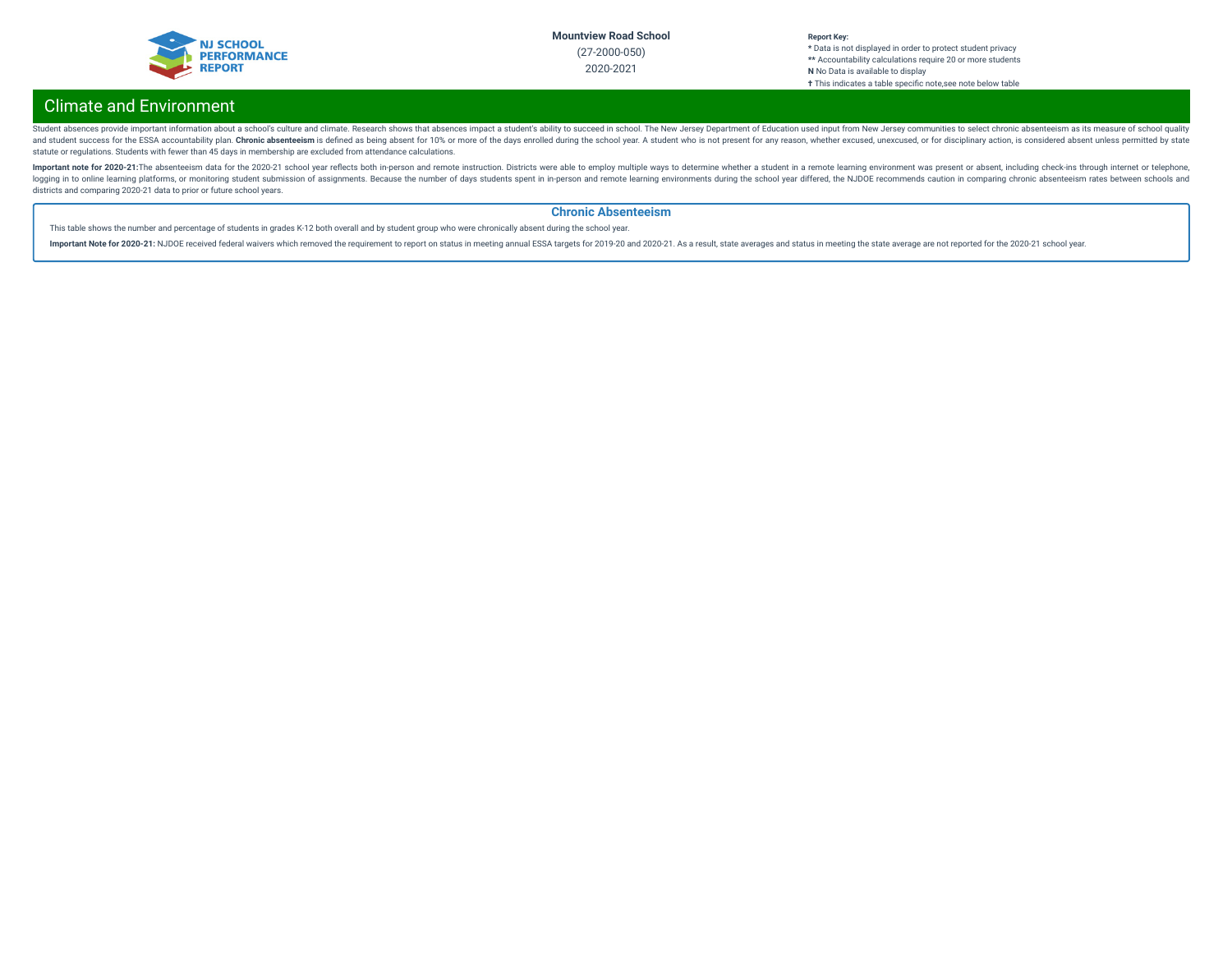

#### **Report Key: \*** Data is not displayed in order to protect student privacy **\*\*** Accountability calculations require 20 or more students **N** No Data is available to display **†** This indicates a table specic note,see note below table

# Climate and Environment

Student absences provide important information about a school's culture and climate. Research shows that absences impact a student's ability to succeed in school. The New Jersey Department of Education used input from New and student success for the ESSA accountability plan. Chronic absenteeism is defined as being absent for 10% or more of the days enrolled during the school year. A student who is not present for any reason, whether excused statute or regulations. Students with fewer than 45 days in membership are excluded from attendance calculations.

Important note for 2020-21:The absenteeism data for the 2020-21 school year reflects both in-person and remote instruction. Districts were able to employ multiple ways to determine whether a student in a remote learning en logging in to online learning platforms, or monitoring student submission of assignments. Because the number of days students spent in in-person and remote learning environments during the school year differed, the NJDOE r districts and comparing 2020-21 data to prior or future school years.

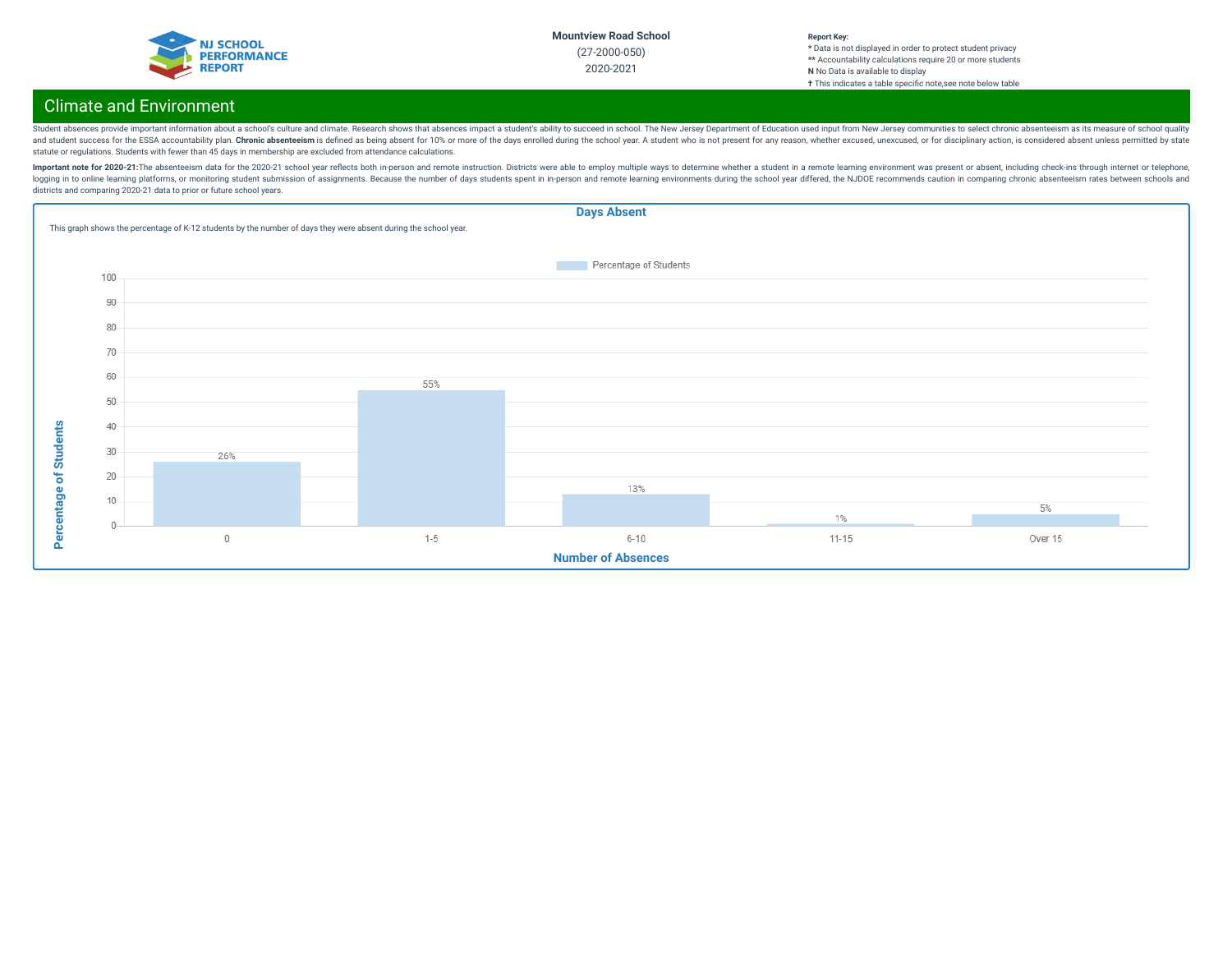

#### **Report Key: \*** Data is not displayed in order to protect student privacy **\*\*** Accountability calculations require 20 or more students **N** No Data is available to display **†** This indicates a table specic note,see note below table

# Climate and Environment

Student absences provide important information about a school's culture and climate. Research shows that absences impact a student's ability to succeed in school. The New Jersey Department of Education used input from New and student success for the ESSA accountability plan. Chronic absenteeism is defined as being absent for 10% or more of the days enrolled during the school year. A student who is not present for any reason, whether excused statute or regulations. Students with fewer than 45 days in membership are excluded from attendance calculations.

Important note for 2020-21:The absenteeism data for the 2020-21 school year reflects both in-person and remote instruction. Districts were able to employ multiple ways to determine whether a student in a remote learning en logging in to online learning platforms, or monitoring student submission of assignments. Because the number of days students spent in in-person and remote learning environments during the school year differed, the NJDOE r districts and comparing 2020-21 data to prior or future school years.

## **Chronic Absenteeism by Grade**

This graph shows the percentage of students by grade level who were chronically absent during the school year.

Important note for 2020-21: Because the number of days that students spent in in-person and remote learning environments during the school year differed, state level comparisons are not included in the graph for 2020-21.

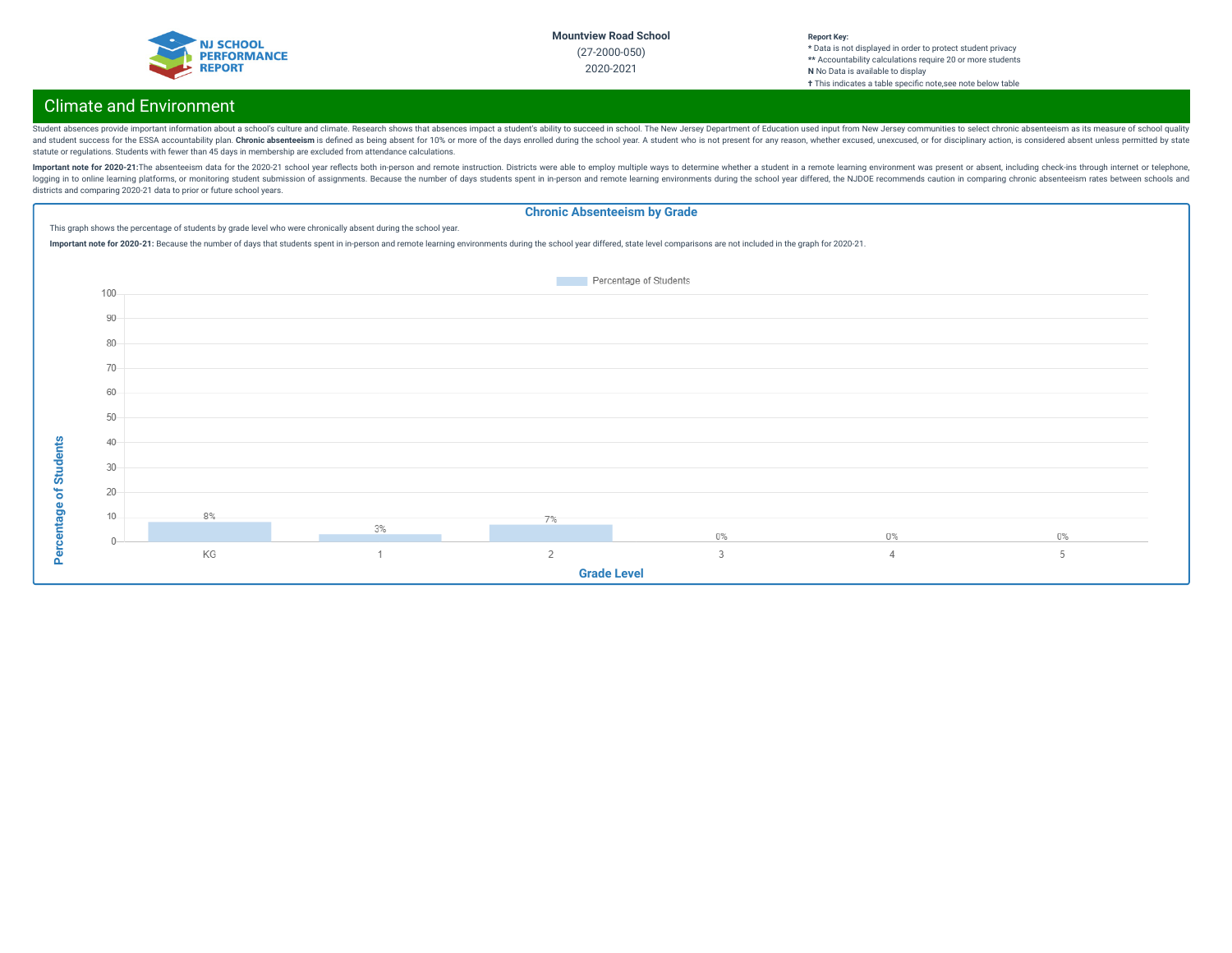

## **Report Key:**

**\*** Data is not displayed in order to protect student privacy **\*\*** Accountability calculations require 20 or more students **N** No Data is available to display **†** This indicates a table specic note,see note below table

# Climate and Environment

The New Jersey Department of Education migrated to a new reporting system, the Student Safety Data System (SSDS), starting in 2017-18, which includes improved definitions, new reporting fields, and updated guidance for rep inaccurate conclusions in many reporting categories. In addition to the 2018-19 data below, NJDOE is required, under ESSA, to report on the most recent, publicly-available Civil Rights Data Collection (CRDC) data, which ca 2017-2018, the CRDC and the State collection system, EVVRS, did not collect the same data elements. In an effort to better align the State system with the CRDC, the new Student Safety Data System (SSDS) collects all the re the SSDS which will allow LEAs to use the same data for both submissions.

Important note for 2020-21: Due to the COVID-19 pandemic, discipline data for the 2020-21 school year may not be comparable to prior or future school years and NJDOE recomments caution in making comparisons.

### **Violence, Vandalism, HIB, and Substance Offenses**

This table shows the number of incidents reported by type. A single incident may be counted under multiple incident types. The total unique incidents row provides an unduplicated count of incidents. The last row shows the rate of incidents for every 100 students enrolled.

| <b>Incident Type</b>                     | <b>Number of Incidents</b> |
|------------------------------------------|----------------------------|
| Violence                                 | N                          |
| Weapons                                  | N                          |
| Vandalism                                | N                          |
| <b>Substances</b>                        | N                          |
| Harassment, Intimidation, Bullying (HIB) | N                          |
| <b>Total Unique Incidents</b>            | N                          |
| Incidents Per 100 Students Enrolled      | N                          |

### **Police Notifications**

This table shows, by incident type, the number of cases where an incident led to police notification.

| <b>Incident Type</b>                     | Incidents Reported to Police |
|------------------------------------------|------------------------------|
| Violence                                 | N                            |
| Weapons                                  | N                            |
| Vandalism                                | N                            |
| <b>Substances</b>                        | N                            |
| Harassment, Intimidation, Bullying (HIB) | N                            |
| Other Incidents Leading to Removal       | N                            |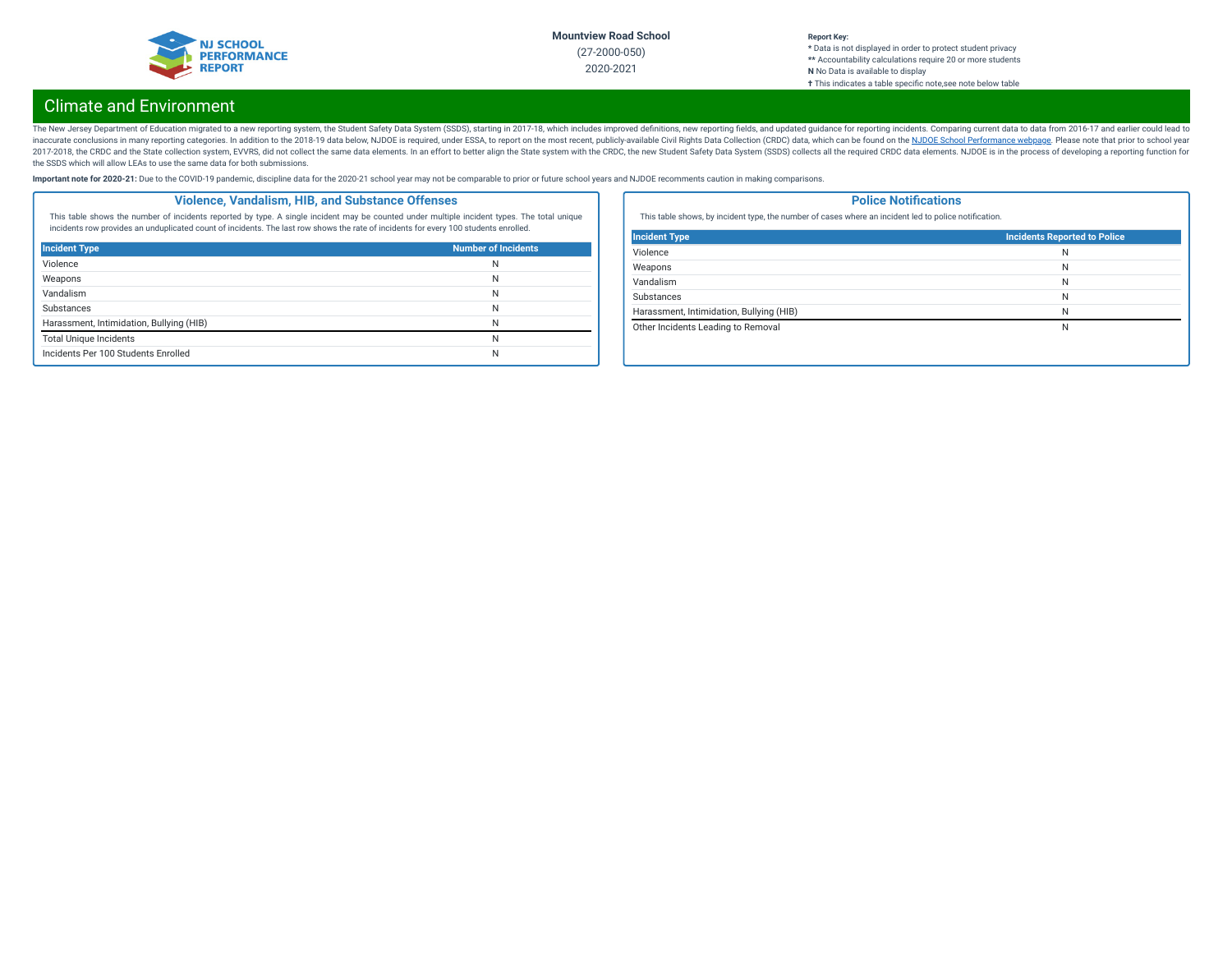

### **Report Key:**

**\*** Data is not displayed in order to protect student privacy **\*\*** Accountability calculations require 20 or more students **N** No Data is available to display **†** This indicates a table specic note,see note below table

# Climate and Environment

The New Jersey Department of Education migrated to a new reporting system, the Student Safety Data System (SSDS), starting in 2017-18, which includes improved definitions, new reporting fields, and updated guidance for rep inaccurate conclusions in many reporting categories. In addition to the 2018-19 data below, NJDOE is required, under ESSA, to report on the most recent, publicly-available Civil Rights Data Collection (CRDC) data, which ca 2017-2018, the CRDC and the State collection system, EVVRS, did not collect the same data elements. In an effort to better align the State system with the CRDC, the new Student Safety Data System (SSDS) collects all the re the SSDS which will allow LEAs to use the same data for both submissions.

Important note for 2020-21: Due to the COVID-19 pandemic, discipline data for the 2020-21 school year may not be comparable to prior or future school years and NJDOE recomments caution in making comparisons.

### **Harassment, Intimidation, and Bullying (HIB) Investigations**

This table shows, by the nature of the incident, the number of alleged and confirmed Harassment, Intimidation, and Bulling (HIB) investigations. The nature of an incident is based on the protected categories listed below, and the nature of a single HIB investigation may include multiple categories. All confirmed incidents must have an identified nature.

| <b>HIB Nature (Protected Category)</b> | <b>HIB Alleged</b> | <b>HIB Confirmed</b> | <b>Total HIB Investigations</b> |
|----------------------------------------|--------------------|----------------------|---------------------------------|
| Race                                   | Ν                  | N                    | N                               |
| Religion                               | N                  | N                    | N                               |
| Ancestry                               | N                  | N                    | N                               |
| Gender                                 | N                  | N                    | N                               |
| Sexual Orientation                     | N                  | N                    | N                               |
| Disability                             | N                  | Ν                    | N                               |
| Other                                  | N                  | Ν                    | N                               |
| No Identified Nature                   |                    | N                    | N                               |

The first table shows, by removal type, the number and percentage of students who received disciplinary removals during the school year. Removal types include students receiving one or more in-school suspensions, one or more out-of-school suspensions, one or more suspension of any type, removal to another school or other educational program, expulsion with no further educational services, or arrest. The second table shows the total number of days missed due to out-of-school suspension for all students during the school year.

**Student Disciplinary Removals**

| <b>Removal Type</b>                |   | <b>Number of Students Percent of Students</b> |
|------------------------------------|---|-----------------------------------------------|
| In-School Suspensions              | Ω | 0.0%                                          |
| Out-of-School Suspensions          | 0 | 0.0%                                          |
| Any Suspension                     | 0 | 0.0%                                          |
| Removal to other education program | Ω | 0.0%                                          |
| Expulsion                          | 0 | 0.0%                                          |
| Arrest                             | 0 | 0.0%                                          |

### **School Days Missed due to Out-of-School Suspensions**

N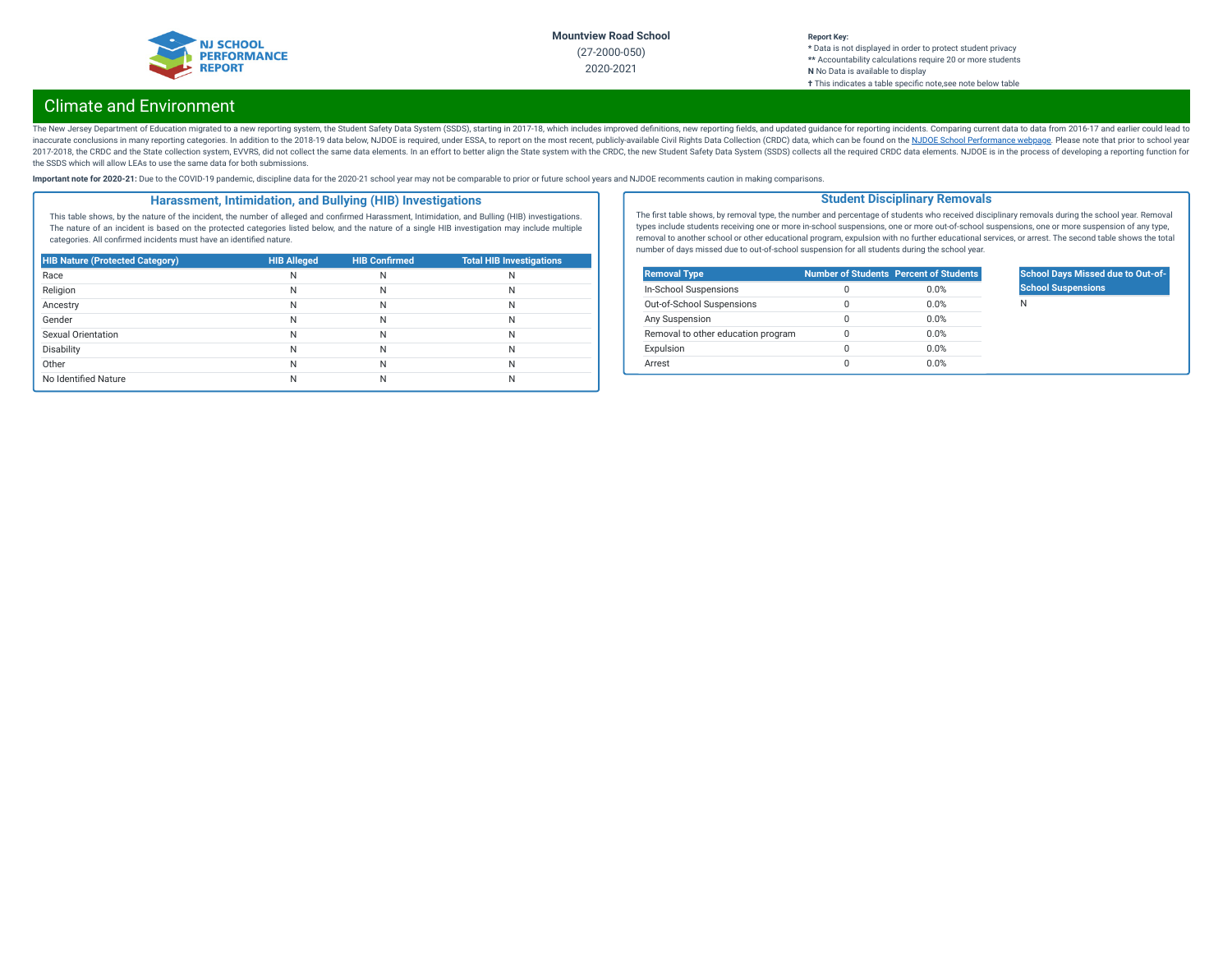

### **Report Key:**

**\*** Data is not displayed in order to protect student privacy **\*\*** Accountability calculations require 20 or more students **N** No Data is available to display **†** This indicates a table specic note,see note below table

# Climate and Environment

### **School Day**

This table shows the start and end times and length of school day for a typical student at this school. Instructional time is the amount of time that a typical student was engaged in instructional activities under the supervision of a certified teacher. Full time students attend this school for more than half of the school day and shared-time students attend the school for half of the school day or less.

Important note for 2020-21: The start and end times in this table may reflect standard hours for in-person instruction. These hours may have been adjusted due to remote or hybrid instruction schedules.

| <b>Category</b>                  | School          |
|----------------------------------|-----------------|
| <b>Typical Start Time</b>        | 8:45AM          |
| <b>Typical End Time</b>          | $3:05$ PM       |
| Length of School Day             | 6 Hrs. 20 Mins. |
| Full Time - Instructional Time   | 5 Hrs. 30 Mins. |
| Shared Time - Instructional Time | N               |

### **Device Ratios**

This table shows the student to device ratio, which is the number of students in grades PK-12 per device, including devices designated for instruction, testing, and remote learning. Devices are computers such as tablets, iPads, laptops and Chromebooks. The count includes only devices that meet nationally recommended specifications for online testing and digital learning in grades PreK through 12. This information comes from the elective NJTRAx survey and reflects data submitted as of October 2021, therefore data may not be available for all schools. Additionally, schools that have adopted a Bring Your Own Device policy may appear to have a very low student to device ratio due to this policy decision.

**School Year Student to Device Ratio** 2020-2021 1.0:1

## **Student Access to Technology and Internet**

In response to the COVID-19 pandemic, the NJDOE began collecting information on student device types, device owners, and internet [connectivity](https://www.nj.gov/education/schoolperformance/climate/docs/2020-2021%20Opportunity%20to%20Learn%20Data.xlsx) during the 2020-2021 school year. Additional reports about student access to te be found on the NJDOE website.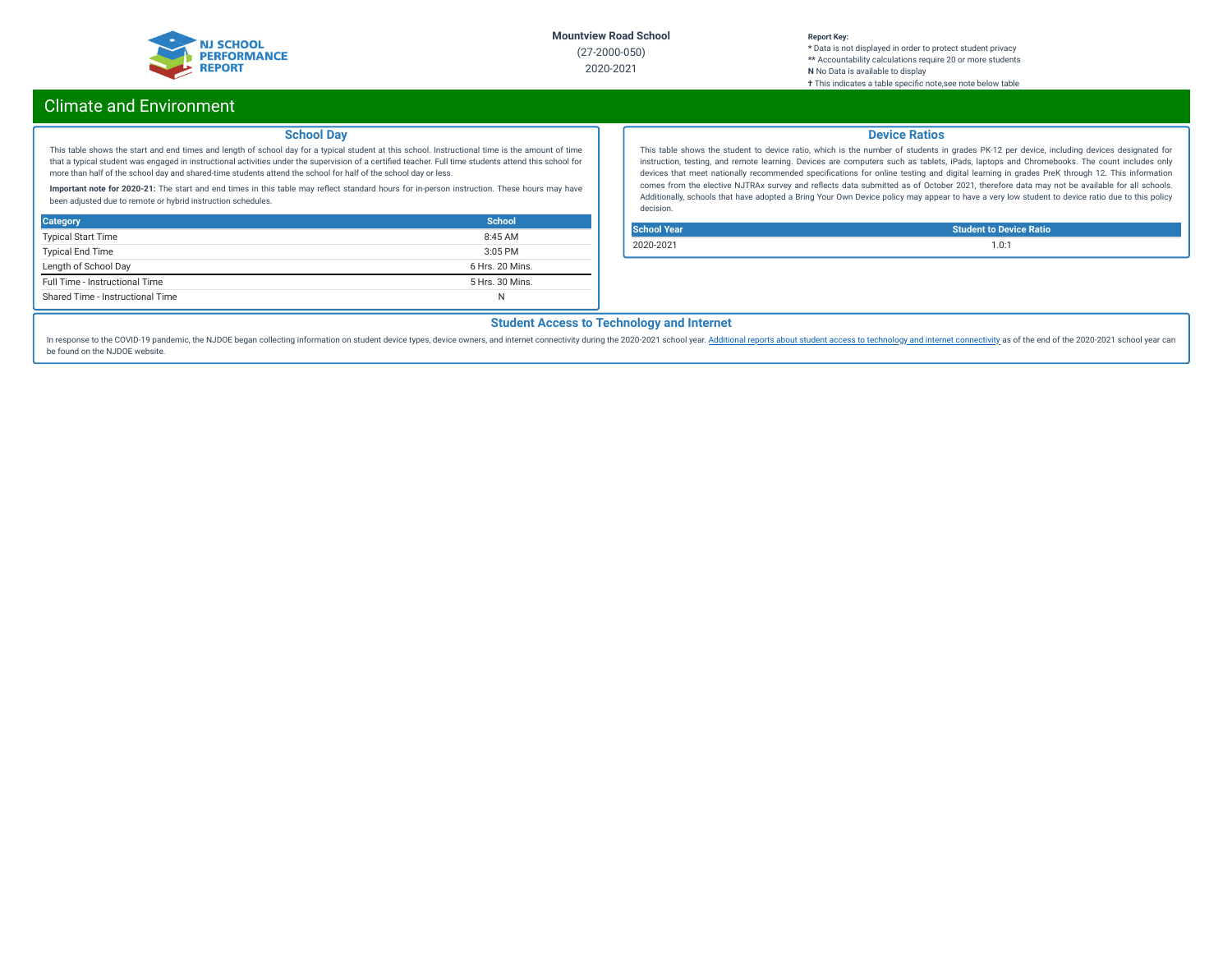

#### **Report Key: \*** Data is not displayed in order to protect student privacy **\*\*** Accountability calculations require 20 or more students **N** No Data is available to display **†** This indicates a table specic note,see note below table

# **Staff**

#### Staff data reflects teachers and administrators reported by districts at the beginning of the school year.

### **Key terms for staff data:**

**Teachers:** All classroom teachers

Administrators: Principals, assistant principals, supervisors, coordinators, directors, and other central-office administrators, as well as superintendents and other district-level administrators

Experience: Experience is based on information submitted by districts on all their staff members. For purposes of this report, the ESSA Educator Equity and federal reporting requirements, NJDOE has defined teachers as "ine tables below report on "experienced" teachers and administrators for federal reporting purposes.

Out-of-Field: A teacher is labeled "out-of-field" if they are potentially teaching outside their area of certification. This could occur if the teacher cannot be found in the NJDOE's certification system, if their job code

### **Teachers – Experience**

This table shows information about the experience of teachers assigned to this school and across the state. No teachers in New Jersey are teaching under emergency or provisional credentials as defined the United States Department of Education. The number of out-offield teachers is the number of teachers who are potentially teaching outside of their area of certification.

| <b>Category</b>                                                           | <b>Teachers in</b><br><b>School</b> | <b>Teachers in</b><br><b>State</b> |
|---------------------------------------------------------------------------|-------------------------------------|------------------------------------|
| <b>Total Number of teachers</b>                                           | 32                                  | 118,311                            |
| Average years experience in public schools                                | 12.2                                | 12.5                               |
| Average years experience in district                                      | 10.4                                | 11.2                               |
| Percentage of Teachers with 4 or more years<br>experience in the district | 84.4%                               | 76.5%                              |
| Number of out-of-field teachers                                           | 0                                   | 2.724                              |

### **Administrators – Experience (District Level)**

This table shows information about the experience of administrators assigned to this district and across the state.

| <b>Category</b>                                                                 | Admin. in<br><b>District</b> | Admin. in<br><b>State</b> |
|---------------------------------------------------------------------------------|------------------------------|---------------------------|
| <b>Total Number of administrators</b>                                           | q                            | 9.580                     |
| Average years experience in public schools                                      | 16.4                         | 16.6                      |
| Average years experience in district                                            | 13.7                         | 127                       |
| Percentage of Administrators with 4 or more years<br>experience in the district | 88.9%                        | 79.3%                     |

#### **Staff Counts**

This table shows the number of staff members assigned to the school, district, and state across several staff categories. The staff counts in this table reflect data submitted by districts to NJ SMART and reflect any teachers assigned and are not based on full-time equivalent (FTE). Additionally, some staff members may be assigned to the district only, but work in multiple schools in the district. In these cases, the table may show 0 staff members assigned to the school, even though there are district staff members working in the school.

| <b>Staff Category</b>                  | <b>School: Total Staff</b><br><b>Members</b> | <b>District: Total Staff</b><br><b>Members</b> | <b>State: Total Staff</b><br><b>Members</b> |
|----------------------------------------|----------------------------------------------|------------------------------------------------|---------------------------------------------|
| Teachers                               | 32                                           | 136                                            | 118,311                                     |
| Administrators                         |                                              | 9                                              | 9.580                                       |
| Librarians/Media<br><b>Specialists</b> |                                              | 4                                              | 1.215                                       |
| <b>Nurses</b>                          | 1                                            | $\overline{4}$                                 | 2.670                                       |
| School Counselors                      | 1                                            | 6                                              | 4.039                                       |
| Child Study Team<br><b>Members</b>     | 2                                            | 6                                              | 5.893                                       |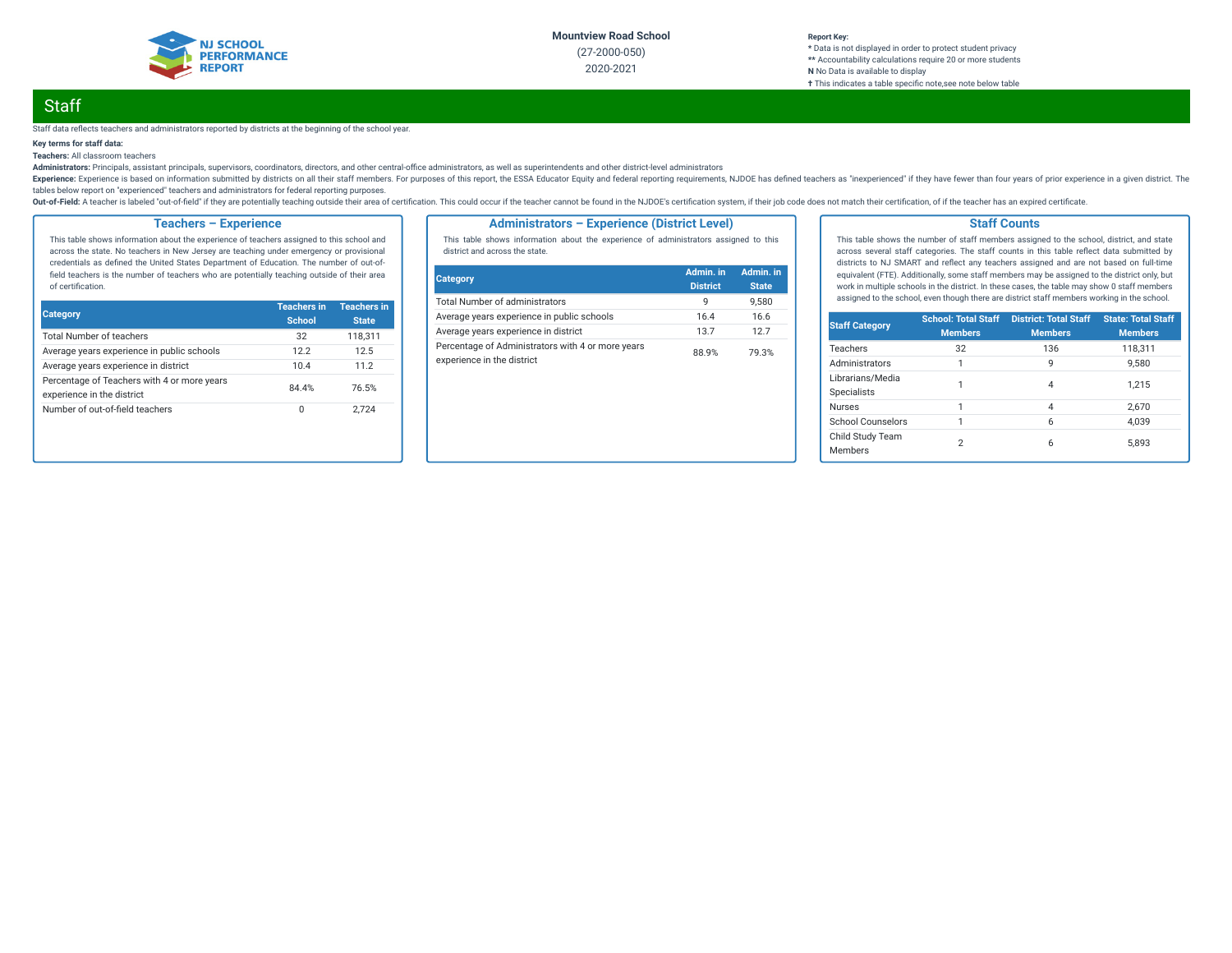

#### **Report Key: \*** Data is not displayed in order to protect student privacy **\*\*** Accountability calculations require 20 or more students **N** No Data is available to display **†** This indicates a table specic note,see note below table

# **Staff**

#### Staff data reflects teachers and administrators reported by districts at the beginning of the school year.

### **Key terms for staff data:**

**Teachers:** All classroom teachers

Administrators: Principals, assistant principals, supervisors, coordinators, directors, and other central-office administrators, as well as superintendents and other district-level administrators

Experience: Experience is based on information submitted by districts on all their staff members. For purposes of this report, the ESSA Educator Equity and federal reporting requirements, NJDOE has defined teachers as "ine tables below report on "experienced" teachers and administrators for federal reporting purposes.

Out-of-Field: A teacher is labeled "out-of-field" if they are potentially teaching outside their area of certification. This could occur if the teacher cannot be found in the NJDOE's certification system, if their job code

### **Student and Staff Ratios**

This table shows ratios of students and staff members in the school and district. The ratios are based on data submitted by districts to NJ SMART and are not based on staff full-time equivalent (FTE).

| Ratio                                      | <b>School Ratio</b> | <b>District Ratio</b> |
|--------------------------------------------|---------------------|-----------------------|
| Students to Teachers                       | 9:1                 | 10:1                  |
| Students to Administrators                 | 284:1               | 144:1                 |
| <b>Teachers to Administrators</b>          | 32:1                | 15:1                  |
| Students to Librarians/Media Specialists + | 284:1               | 325:1                 |
| Students to Nurses +                       | 284:1               | 325:1                 |
| Students to Counselors +                   | 284:1               | 217:1                 |
| Students to Child Study Team Members +,++  | 29:1                | 42:1                  |

† In some districts, staff members in these roles who work in multiple schools may be assigned only to the district and not to individual schools. As a result, a School Ratio may show N, but there may be district assigned staff working in the school

†† Child Study Team members include school psychologists, school social workers, and learning disabilities teacher consultants also note that for the ratio compares Students with Disabilities instead of all students.

### **Teachers and Administrators – Demographics**

This table compares the percentage of students, teachers, and administrators by gender and by racial and ethnic group. Note that 2019-20 is the first year that data was collected for nonbinary/undesignated gender and, as a result, the 2019-20 and 2020-21 data may not be a true representation of the student or staff population. Additionally, to protect student privacy, gender percentages for 2019-20 are rounded to the nearest 0.5 and percentages for 2020-21 may show a range, depending on the overall school population size.

| <b>Category</b>                     | <b>Students in School</b> | <b>Teachers in School</b> | <b>Administrators in School</b> | <b>Students in State</b> | <b>Teachers in State</b> | <b>Administrators in State</b> |
|-------------------------------------|---------------------------|---------------------------|---------------------------------|--------------------------|--------------------------|--------------------------------|
| Female                              | 45-50%                    | 70-80%                    | $\star$                         | 49.0%                    | 77.0%                    | 56.0%                          |
| Male                                | 50-55%                    | 20-30%                    | $\star$                         | 51.0%                    | 23.0%                    | 44.0%                          |
| Non-Binary/Undesignated Gender      | ≤5%                       | $≤10%$                    | $^\star$                        | $\leq 1\%$               | $\leq 1\%$               | ≤1%                            |
| White                               | 62.7%                     | 100.0%                    | 100.0%                          | 40.5%                    | 82.9%                    | 76.8%                          |
| Hispanic                            | 13.4%                     | 0.0%                      | 0.0%                            | 31.2%                    | 7.8%                     | 7.6%                           |
| Black or African American           | 4.2%                      | 0.0%                      | 0.0%                            | 15.0%                    | 6.5%                     | 14.0%                          |
| Asian                               | 13.7%                     | 0.0%                      | 0.0%                            | 10.4%                    | 2.2%                     | 1.2%                           |
| American Indian or Alaska Native    | 0.0%                      | 0.0%                      | 0.0%                            | 0.2%                     | 0.2%                     | 0.1%                           |
| Native Hawaiian or Pacific Islander | 0.0%                      | 0.0%                      | 0.0%                            | 0.2%                     | 0.1%                     | 0.1%                           |
| Two or More Races                   | 6.0%                      | 0.0%                      | 0.0%                            | 2.6%                     | 0.2%                     | 0.2%                           |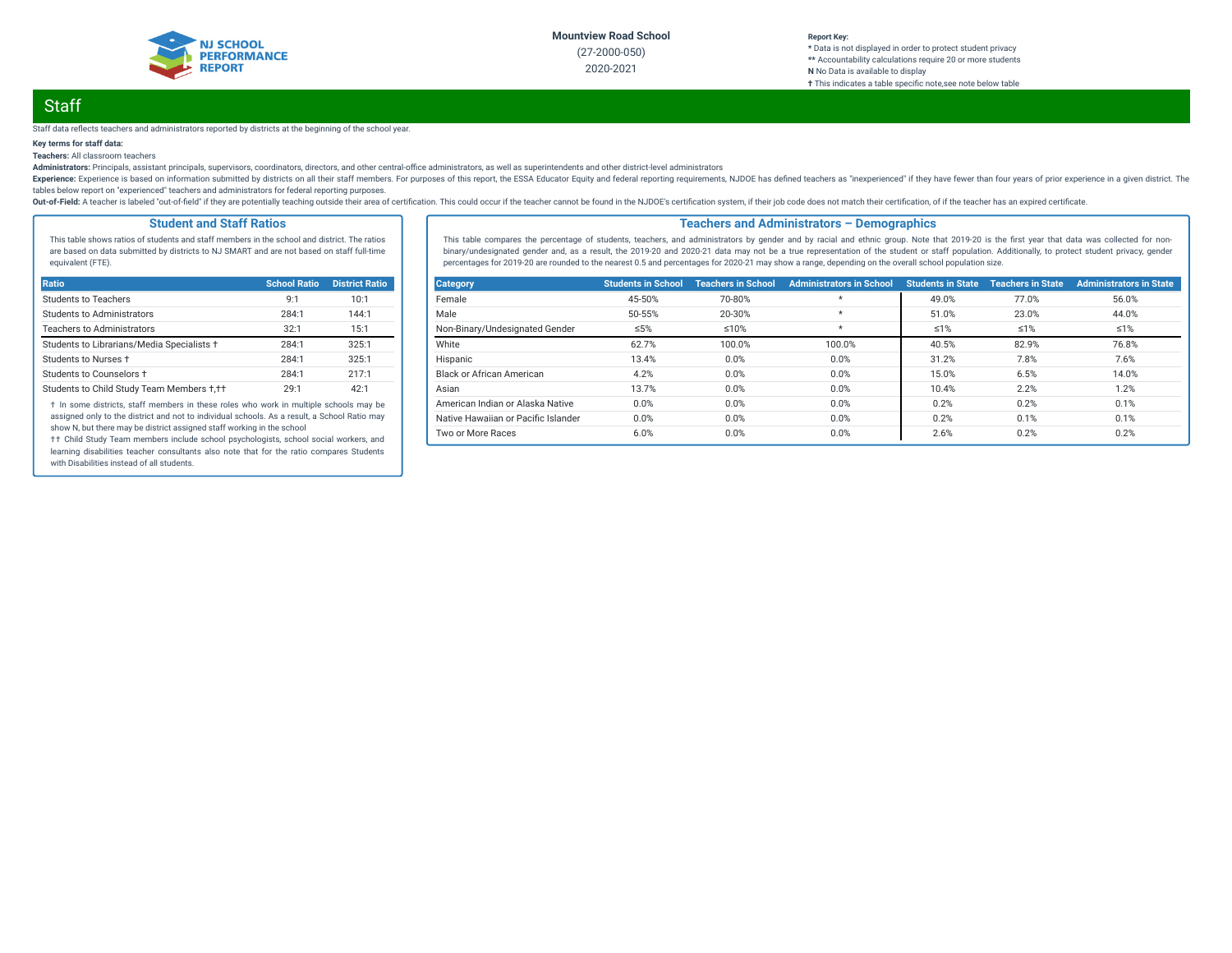

#### **Report Key: \*** Data is not displayed in order to protect student privacy **\*\*** Accountability calculations require 20 or more students **N** No Data is available to display **†** This indicates a table specic note,see note below table

# **Staff**

#### Staff data reflects teachers and administrators reported by districts at the beginning of the school year.

### **Key terms for staff data:**

### **Teachers:** All classroom teachers

Administrators: Principals, assistant principals, supervisors, coordinators, directors, and other central-office administrators, as well as superintendents and other district-level administrators

Experience: Experience is based on information submitted by districts on all their staff members. For purposes of this report, the ESSA Educator Equity and federal reporting requirements, NJDOE has defined teachers as "ine tables below report on "experienced" teachers and administrators for federal reporting purposes.

Out-of-Field: A teacher is labeled "out-of-field" if they are potentially teaching outside their area of certification. This could occur if the teacher cannot be found in the NJDOE's certification system, if their job code



**Teachers and Administrators - Level of Education**

### **Teachers and Administrators - One-Year Retention (District Level)**

This table shows the percentage of teachers and administrators assigned to this district in 2019-20 that were still assigned to this district in 2020-21. Staff who were not retained may have changed districts or no longer work for the state (including retirements).

| <b>Job Type</b>                               | <b>District</b> | <b>State</b> |
|-----------------------------------------------|-----------------|--------------|
| 2019-20 Teachers: Same district 2020-21       | 95.5%           | 91.5%        |
| 2019-20 Administrators: Same district 2020-21 | 100.0%          | 89 7%        |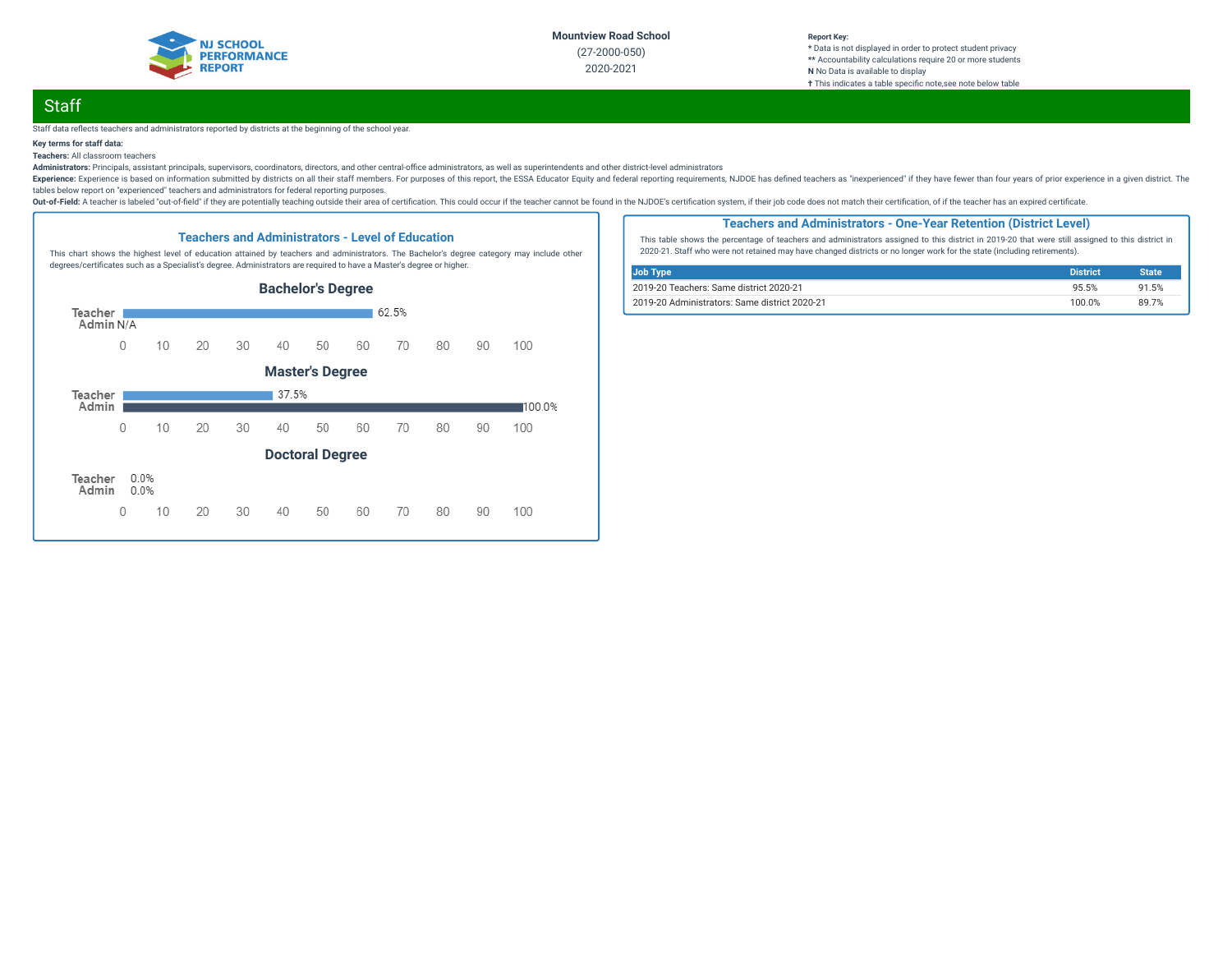

#### **Report Key: \*** Data is not displayed in order to protect student privacy **\*\*** Accountability calculations require 20 or more students **N** No Data is available to display **†** This indicates a table specific note, see note below table

# **Staff**

### Staff data reflects teachers and administrators reported by districts at the beginning of the school year.

### **Key terms for staff data:**

### **Teachers:** All classroom teachers

Administrators: Principals, assistant principals, supervisors, coordinators, directors, and other central-office administrators, as well as superintendents and other district-level administrators

Experience: Experience is based on information submitted by districts on all their staff members. For purposes of this report, the ESSA Educator Equity and federal reporting requirements, NJDOE has defined teachers as "ine tables below report on "experienced" teachers and administrators for federal reporting purposes.

Out-of-Field: A teacher is labeled "out-of-field" if they are potentially teaching outside their area of certification. This could occur if the teacher cannot be found in the NJDOE's certification system, if their job code

### **Teachers by Subject Area**

This table shows the counts of teachers by subject area with gender breakdown, experience, and level of education. The staff counts in this table reflect staff assignments as submitted by districts to NJ SMART and reflect some teachers may teach in multiple subject areas and may be counted more than once in this table or they may only be counted in their primary subject area. Additionally, in many elementary schools teachers are not assigne Specific) category and not in the other subject areas, but that does not mean those subjects are not being taught in the school. Special Education and Bilingual teachers are generally assigned to a subject area and also ei subject areas.

| <b>Subject Area</b>                       | <b>Total Number of</b><br><b>Teachers</b> | $\%$<br><b>Female Male</b> | $\%$         | % Non-binary or<br><b>Undesignated Gender</b> | $\%$         | <b>White Hispanic</b> | % Black or African<br>American | $\%$<br>Asian | % Native Hawaiian,<br><b>Pacific Islander</b> | % American Indian or<br><b>Native American</b> | % Two or<br><b>More Races</b> | % 4 or more years<br>experience in the district | % Bachelor's<br><b>Degree</b> (Highest Degree) | % Master's<br><b>Degree</b> (Highest<br>Degree) |
|-------------------------------------------|-------------------------------------------|----------------------------|--------------|-----------------------------------------------|--------------|-----------------------|--------------------------------|---------------|-----------------------------------------------|------------------------------------------------|-------------------------------|-------------------------------------------------|------------------------------------------------|-------------------------------------------------|
| <b>Elementary Not Subject</b><br>Specific | 22                                        | $>80\%$ % $\leq 20\%$      |              | $\leq$ 20%                                    | 100.0%       | 0.0%                  | 0.0%                           | 0.0%          | 0.0%                                          | 0.0%                                           | 90.9%                         | 59.1%                                           | 40.9%                                          | 0.0%                                            |
| English/Language<br>Arts/Literacy         | $\mathbf 0$                               | N                          | $\mathsf{N}$ | N                                             | N            | N                     | N.                             | $\mathsf{N}$  | $\mathsf{N}$                                  | $\mathsf{N}$                                   | $\mathsf{N}$                  | N                                               | N                                              | N                                               |
| English Speakers or<br>Other Languages    | $\mathbf{0}$                              | $\mathsf{N}$               | $\mathsf{N}$ | $\mathsf{N}$                                  | N            | N                     | N                              | N             | ${\sf N}$                                     | N                                              | N                             | N                                               | $\mathsf{N}$                                   | ${\sf N}$                                       |
| Mathematics                               | $\mathbf{0}$                              | N                          | $\mathsf{N}$ | N                                             | $\mathsf{N}$ | N                     | N                              | N             | ${\sf N}$                                     | N                                              | N                             | N                                               | $\mathsf{N}$                                   | N                                               |
| Science                                   | $\mathbf 0$                               | N                          | $\mathsf{N}$ | N                                             | N            | N                     | N                              | N             | N                                             | $\mathsf{N}$                                   | N                             | N                                               | N                                              | $\mathsf{N}$                                    |
| Social Studies/History                    | $\mathbf 0$                               | N                          | N            | N                                             | N            | N                     | N                              | $\mathsf{N}$  | $\mathsf{N}$                                  | $\mathsf{N}$                                   | $\mathsf{N}$                  | N                                               | N                                              | $\mathsf{N}$                                    |
| World Language                            |                                           | $\star$                    | $\star$      | $\star$                                       | 100.0%       | 0.0%                  | 0.0%                           | 0.0%          | 0.0%                                          | 0.0%                                           | 0.0%                          | 0.0%                                            | 100.0%                                         | 0.0%                                            |
| Visual and Performing<br>Arts             | 5                                         | $\star$                    | $\star$      | $\star$                                       | 100.0%       | 0.0%                  | 0.0%                           | 0.0%          | 0.0%                                          | 0.0%                                           | 80.0%                         | 80.0%                                           | 20.0%                                          | 0.0%                                            |
| Health/Physical<br>Education              |                                           | $\star$                    | $\star$      | $\star$                                       | 100.0%       | 0.0%                  | 0.0%                           | 0.0%          | 0.0%                                          | 0.0%                                           | 100.0%                        | 100.0%                                          | 0.0%                                           | 0.0%                                            |
| Family & Consumer<br>Sciences             | $\Omega$                                  | $\mathsf{N}$               | $\mathsf{N}$ | N                                             | N            | N                     | N                              | $\mathsf{N}$  | ${\sf N}$                                     | N                                              | N                             | N                                               | N                                              | ${\sf N}$                                       |
| <b>Financial Literacy</b>                 | $\mathbf{0}$                              | N                          | $\mathsf{N}$ | N                                             | N            | N                     | N.                             | N             | ${\sf N}$                                     | N                                              | N                             | N                                               | $\mathsf{N}$                                   | N                                               |
| <b>Business</b>                           | $\mathbf 0$                               | N                          | $\mathsf{N}$ | N                                             | N            | N                     | N                              | N             | $\mathsf{N}$                                  | $\mathsf{N}$                                   | N                             | N                                               | $\mathsf{N}$                                   | N                                               |
| Computer Science/IT                       | $\mathbf{0}$                              | N                          | $\mathsf{N}$ | N                                             | N            | N                     | N.                             | N             | N                                             | $\mathsf{N}$                                   | N                             | N                                               | $\mathsf{N}$                                   | $\mathsf{N}$                                    |
| <b>Industrial Arts</b>                    | $\mathbf{0}$                              | N                          | N            | N                                             | N            | N                     | N.                             | N             | N                                             | $\mathsf{N}$                                   | $\mathsf{N}$                  | N                                               | $\mathsf{N}$                                   | N                                               |
| Career and Technical<br>Education         | $\mathbf 0$                               | N                          | N            | N                                             | N            | N                     | N                              | $\mathsf{N}$  | ${\sf N}$                                     | $\mathsf{N}$                                   | N                             | N                                               | $\mathsf{N}$                                   | $\mathsf{N}$                                    |
| <b>Special Education</b>                  | 3                                         | $\star$                    | $\star$      | $\star$                                       | 100.0%       | 0.0%                  | 0.0%                           | 0.0%          | 0.0%                                          | 0.0%                                           | 66.7%                         | 66.7%                                           | 33.3%                                          | 0.0%                                            |
| Bilingual                                 | $\mathbf 0$                               | N                          | $\mathsf{N}$ | $\mathsf{N}$                                  | $\mathsf{N}$ | N                     | N                              | $\mathsf{N}$  | ${\sf N}$                                     | $\mathsf{N}$                                   | $\mathsf{N}$                  | N                                               | $\mathsf{N}$                                   | N                                               |
|                                           |                                           |                            |              |                                               |              |                       |                                |               |                                               |                                                |                               |                                                 |                                                |                                                 |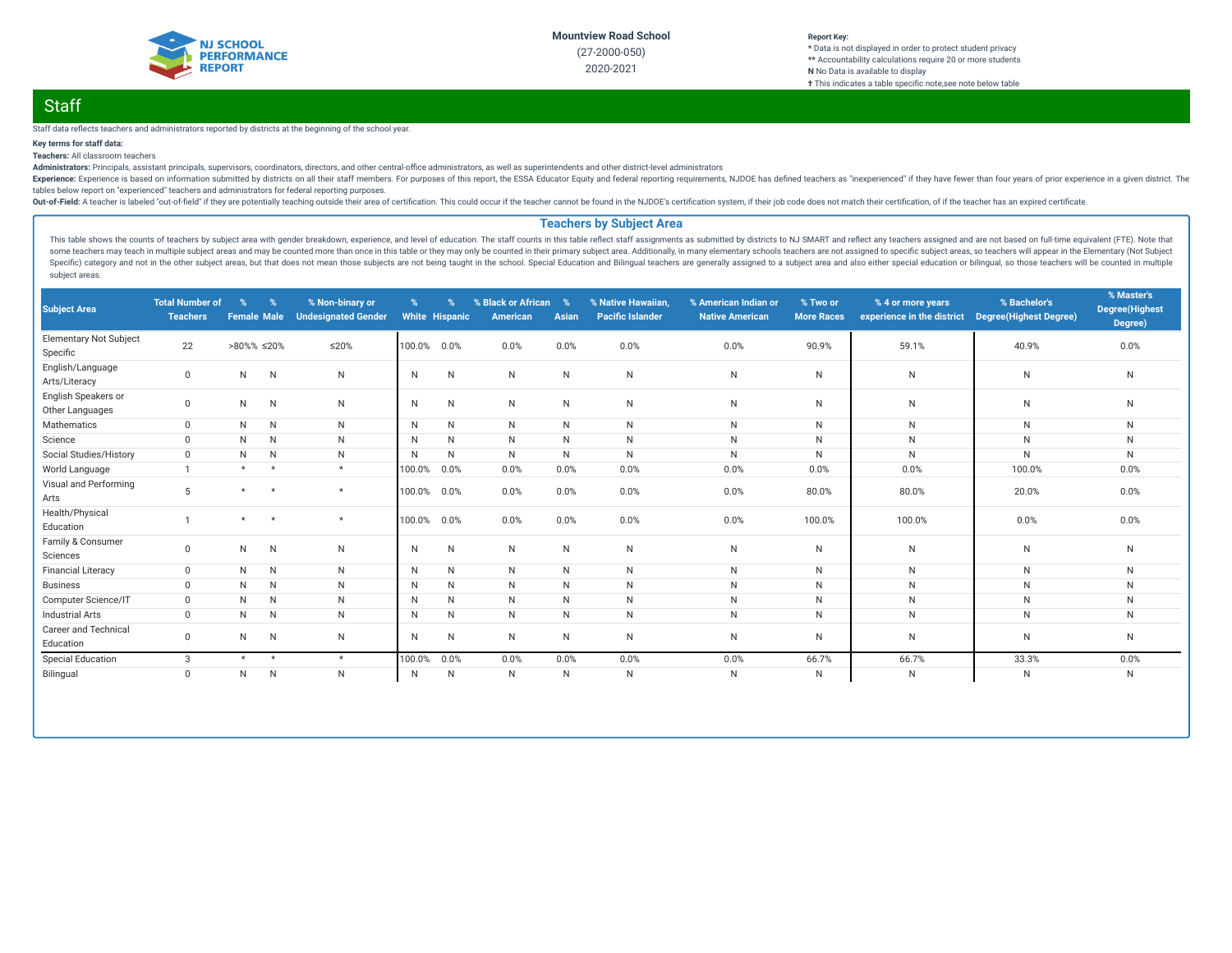

#### **Report Key: \*** Data is not displayed in order to protect student privacy **\*\*** Accountability calculations require 20 or more students **N** No Data is available to display **†** This indicates a table specific note, see note below table

# Per-Pupil Expenditures

## **Per-Pupil Expenditures by Source**

The link below produces a spreadsheet listing all school-level summaries of the most recently available expenses for regular and special education students taught at schools by district across the state. The amounts shown operations and maintenance, and extra-curricular activities.

For more information regarding this spreadsheet please refer to the guidance for school level reporting, which is available on the NJDOE webpage ESSA School Level Reporting [Information](https://www.nj.gov/education/finance/fp/af/essa.shtml). More in-depth information about dist and the [Comprehensive](https://www.nj.gov/education/finance/fp/cafr/search/) Annual Financial Report (CAFR) and Auditor Management Reports (AMRs).

Please be aware that the total district expenditures represented in these reports are taken from audited district financial data, but the subsequent allocation of these resources to specific schools is not audited or other questions about the assignment (or lack of assignment) of school-level amounts, please contact the district for additional information.

#### Link to District Summary of [2020-21 School-Level](https://homeroom4.doe.state.nj.us/audsum/PpeReport?&did=2000&fileformat=html&reportname=PERFORMREPORT&fy=21) Per Pupil Expenditures by Source

An option to download all [school-level](https://homeroom4.doe.state.nj.us/audsum/PpeReport?&did=9999&fileformat=html&reportname=PERFORMREPORT&fy=21) summaries by district in one spreadsheet is also available. However, because districts have flexibility in how certain costs are allocated to individual schools, school-level costs sh

| <b>Hanover Twp</b>                                 | Federal | <b>State &amp; Local</b> | <b>Total</b> | ADE**   |
|----------------------------------------------------|---------|--------------------------|--------------|---------|
| School Level Expenditures Not Assigned to a School | \$4     | \$5,339                  | \$5,343      | 1,295.3 |
| District Level Central Expenditures                |         | \$3,018                  | \$3,018      | 1,295.3 |
| Bee Meadow School                                  | \$415   | \$13,819                 | \$14,234     | 297.3   |
| Memorial Junior School                             | \$206   | \$10,698                 | \$10,904     | 464.2   |
| Mountview Road School                              | \$336   | \$10,276                 | \$10,612     | 283.6   |
| Salem Drive School                                 | \$382   | \$10,713                 | \$11,095     | 250.1   |
|                                                    |         |                          |              |         |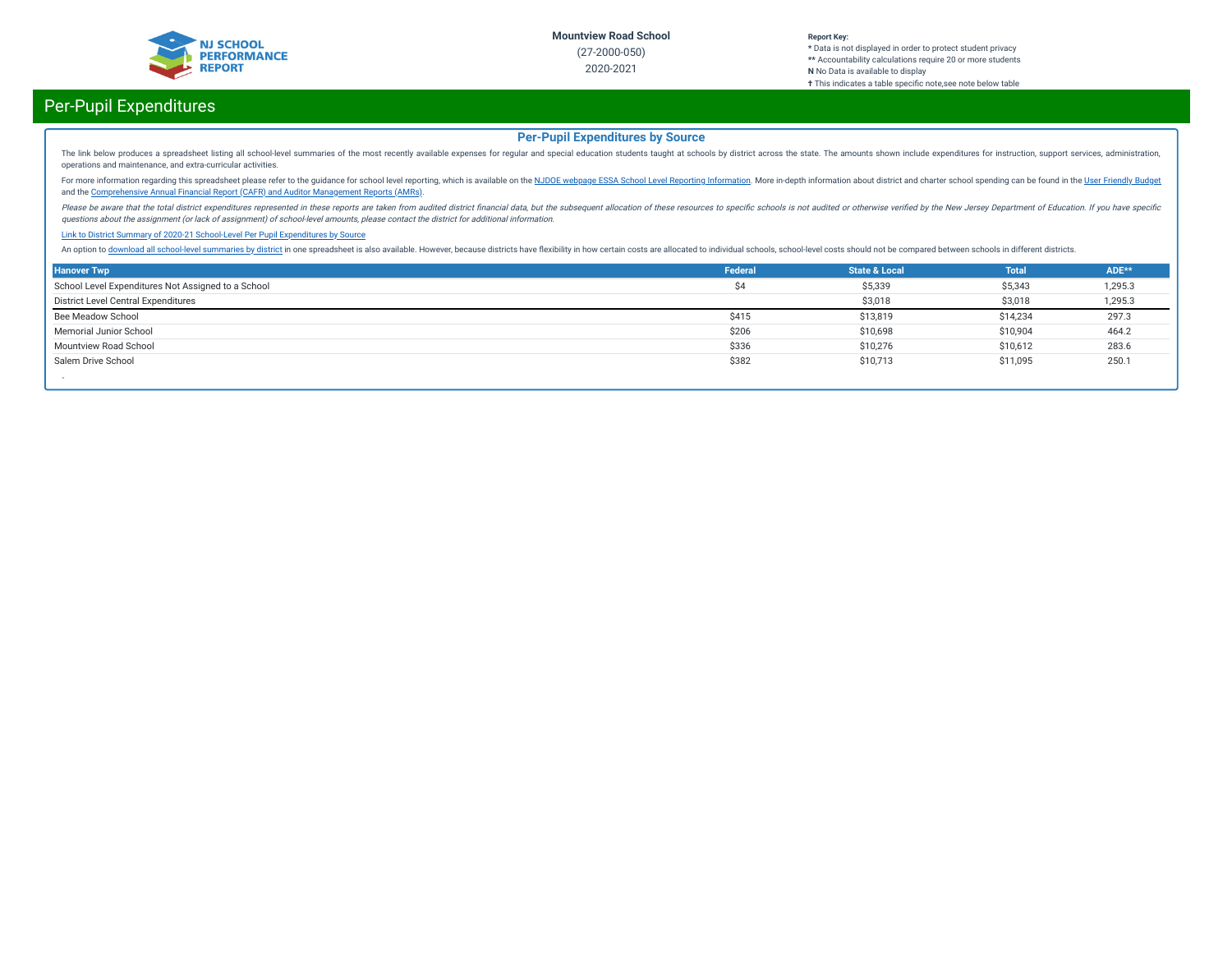

# **Report Key:**

**\*** Data is not displayed in order to protect student privacy **\*\*** Accountability calculations require 20 or more students **N** No Data is available to display **†** This indicates a table specific note, see note below table

# Accountability

New Jersey's Every Student Succeeds Act (ESSA) Accountability System New Jersey's school accountability system identifies schools that are in need of comprehensive and targeted support as required by the Every Student Succ identify schools in the following four federal categories every three years:

- **Comprehensive Support and Improvement (CSI): Overall Low Performing:**
	- Schools with a summative score in the bottom 5% of Title I schools.
- **Comprehensive Support and Improvement (CSI): Low Graduation Rate:** High schools with a four-year graduation rate of 67% or less
- **Additional Targeted Support and Improvement: Low Performing Student Group (ATSI):**
- Schools with one or more student group with a summative score that would be in the bottom 5% of Title I schools
- **Comprehensive Support and Improvement (CSI): Chronically Low Performing:**
	- o Title I schools identified as Additional Targeted Support and Improvement; Low Performing Student Group (ATSI) that are identified for three or more consecutive years, i.e. ATSI schools that do not meet exit criteria.
	- The NJDOE has not yet identified schools in this category as no ATSI schools have been in status for three or more years.

Annually, NJDOE will identify schools in the following federal category:

- **Targeted Support and Improvement: Consistently Underperforming Student Group (TSI):**
	- Schools with one or more student groups that missed annual targets or standards for all indicators for two years in a row

#### For purposes of ESSA accountability, only schools and student groups with data for 20 or more students are included in calculations.

For more information about New Jersey's accountability system, how indicator and summative scores were calculated, how federal accountability status is determined, and [statewide](https://www.state.nj.us/education/title1/accountability/progress/19/2018-19%20Statewide%20Progress%20toward%20Long-Term%20Goals.pdf) progress toward long-term goals, see these a

Important Note for 2020-2021: Due to the COVID-19 pandemic, New Jersey received waivers from the United States Department of Education (USED) in both [March](https://oese.ed.gov/files/2021/03/nj-acct-waiver-response-1.pdf) 2020 and March 2021 that waived accountability-related requirement 2020-2021 school years. These waivers removed the requirements to:

- Calculate indicator scores and summative scores for the 2019-2020 and 2020-2021 school years;
- Measure progress toward long-term goals and measures of interim progress for accountability indicators for the 2019-2020 and 2020-2021 school years; and
- Identify schools for comprehensive and targeted support and improvement during the 2020-2021 and 2021-2022 school years (based on 2019-2020 and 2020-2021 data, respectively).

As a result of these waivers, any school that was identified for comprehensive or targeted support and improvement during the 2019-2020 school year will retain the same status for the 2021-2022 and 2022-2023 school years a

For the categories that are identified every three vears, the last identification occurred in the 2018-2019 school year (based on 2017-2018 data) and the next identification was scheduled for the 2021-2022 school year (bas the 2022-2023 school year (based on 2021-2022 data) and all currently identied schools will be eligible to exit status at the end of the 2022-2023 school year.

For the annual identification of schools for Targeted Support and Improvement: Consistently Underperforming Student Group, no schools will be identified during the 2020-2021 or 2021-2022 school year as a result of these wa

The 2020-2021 Accountability Indicator Scores and Summative Ratings and Accountability Summary by Student Group tables will not be included in the report for 2020-2021 as these tables include indicator scores, summative sc March 2020 waiver.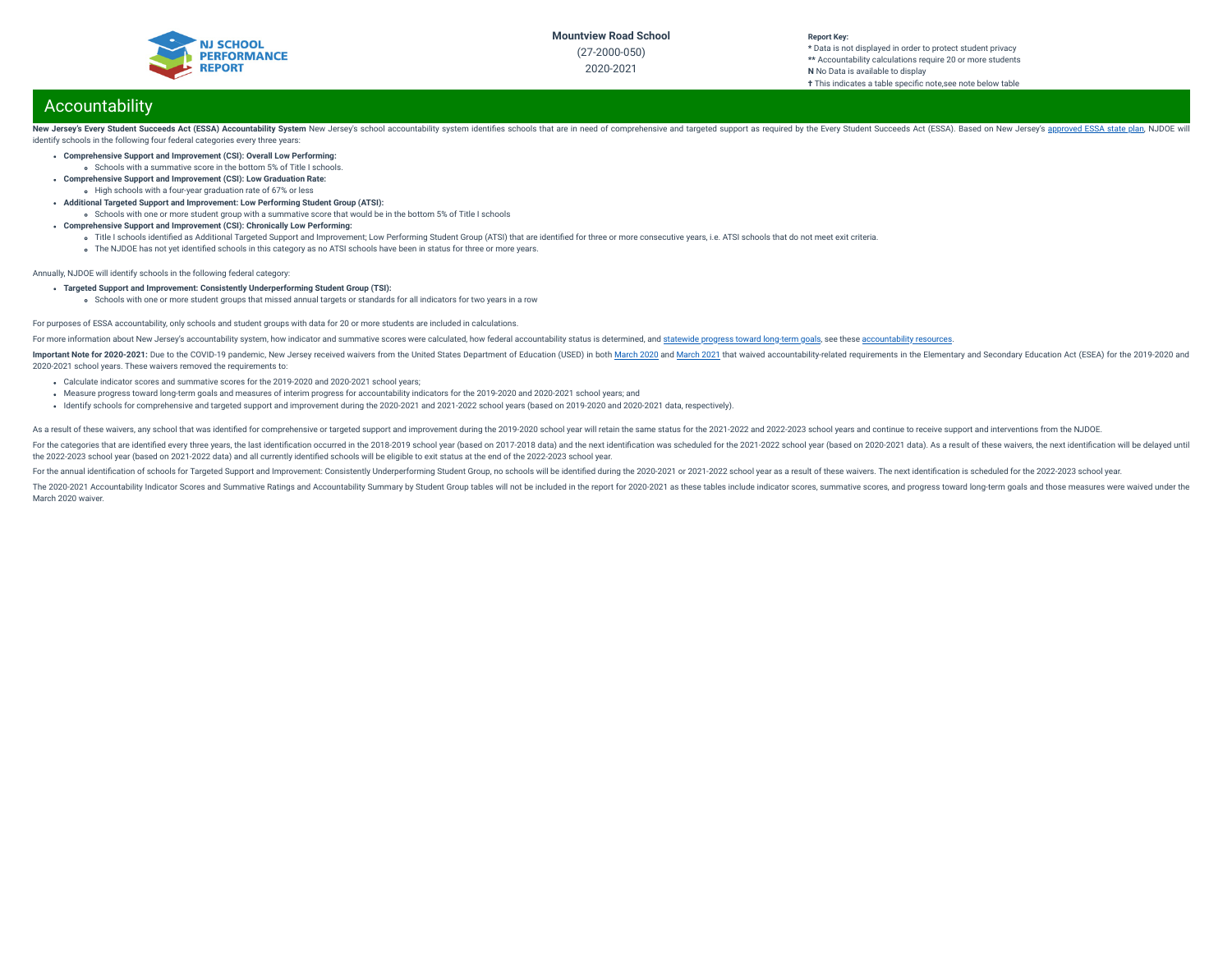

#### **Report Key: \*** Data is not displayed in order to protect student privacy **\*\*** Accountability calculations require 20 or more students **N** No Data is available to display **†** This indicates a table specic note,see note below table

# Accountability

### **ESSA Accountability Status**

The table below provides the school's federal school status for the 2022-23 school year, the category (or reason) for identication, the year the school is eligible to exit status, and, if applicable, the student groups identied for support. For additional information, the NJDOE ESSA [Accountability](https://www.state.nj.us/education/title1/accountability/progress/20/) webpage includes a list of all schools requiring [comprehensive](https://www.state.nj.us/education/title1/accountability/progress/19/CAP%20Comprehensive_Targeted_Schools.xlsx) or targeted support and improvement with the amount of School Improvement Aid (SIA) funds received and information on exit [criteria](https://www.state.nj.us/education/title1/accountability/progress/20/ESSAExitCriteriaDocument.pdf) for identified schools.

| Status for 2022-23 School Year                                   | Not in Status |
|------------------------------------------------------------------|---------------|
| <b>Category of Identification</b>                                | n/a           |
| <b>Year Eligible to Exit Status</b>                              | n/a           |
| <b>Student Group Status: White</b>                               |               |
| <b>Student Group Status: Hispanic</b>                            |               |
| Student Group Status: Black or African American                  |               |
| Student Group Status: Asian, Pacific Islander, Native Hawaiian   |               |
| Student Group Status: American Indian or Alaska Native           |               |
| <b>Student Group Status: Two or More Races</b>                   |               |
| <b>Student Group Status: Economically Disadvantaged Students</b> |               |
| <b>Student Group Status: Students with Disabilities</b>          |               |
| <b>Student Group Status: English Learners</b>                    |               |

† This ag is used if a school is identied for Comprehensive Support and Improvement, but one or more student groups met criteria for Targeted Support and Improvement.

## **ESSA Accountability Progress**

The table below shows performance on each of New Jersey's ESSA accountability indicators for the last three years. ELA and Math Proficiency represent the percentage of students that met or exceeded expectations on statewide assessments (NJSLA or DLM). ELA and Math Growth represent the median student growth percentile. Four- and fiveyear graduation rates represent the adjusted cohort graduation rates. Progress toward English Language Proficiency shows the percentage of English Learners who demonstrated the expected amount of growth on the ACCESS for ELLs 2.0 Assessment for English Language proficiency. Chronic absenteeism represents the percentage of students that were absent for 10% or more of the days enrolled during the school year.

**Important Note for 2020-21:** The NJDOE received federal waivers that waived certain assessment and accountabilityrelated requirements for the 2019-20 and 2020-21 school years. As a result, proficiency, growth, and progress toward English language proficiency data is not available for 2019-20 or 2020-21 and chronic absenteeism data is not available for 2019-20.

| <b>ESSA Acountability Indicator</b>                                                                                                                         | 2018-19 | 2019-20 | 2020-21 |
|-------------------------------------------------------------------------------------------------------------------------------------------------------------|---------|---------|---------|
| <b>ELA Proficiency</b>                                                                                                                                      | 77.0%   |         |         |
| Math Proficiency                                                                                                                                            | 68.2%   |         |         |
| <b>ELA Growth</b>                                                                                                                                           | 52      |         |         |
| Math Growth                                                                                                                                                 | 53      |         |         |
| 4-Year Graduation Rate+                                                                                                                                     |         |         |         |
| 5-Year Graduation Rate+                                                                                                                                     |         |         |         |
| Progress toward English Language Proficiency                                                                                                                | $\star$ |         |         |
| Chronic Absenteeism                                                                                                                                         | 4.9%    |         | 2.4%    |
| † This table shows the most recent graduation rate for reference, but accountability calculations for a given year use<br>the prior year's graduation rate. |         |         |         |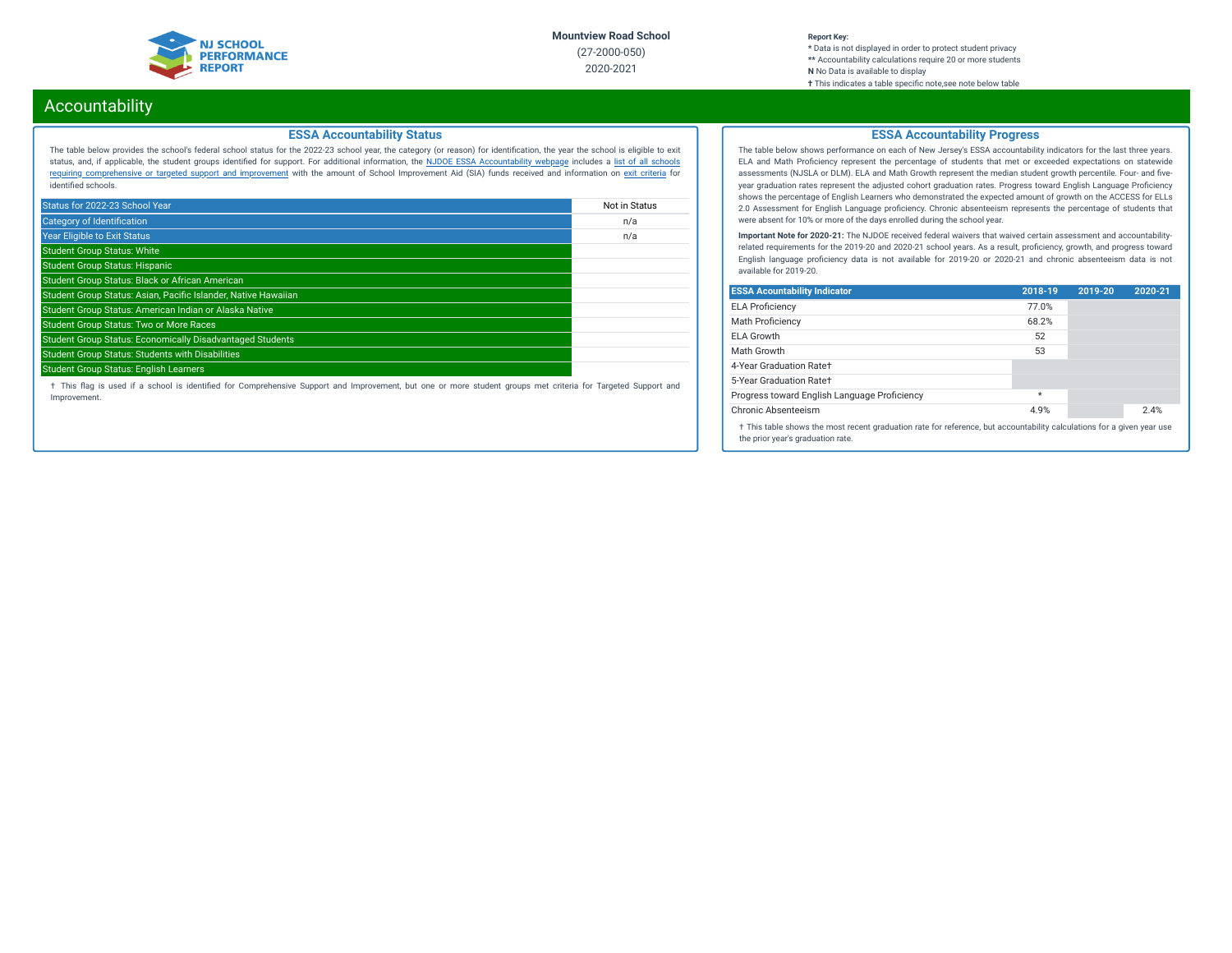

#### **Report Key: \*** Data is not displayed in order to protect student privacy **\*\*** Accountability calculations require 20 or more students **N** No Data is available to display **†** This indicates a table specic note,see note below table

# Narrative

| there are questions about the information provided in the narrative section, please contact the school or district directly. | This section allows schools and districts to share highlights, achievements, and other important information about programs, activities, and services that are offered in their own words. Please note that the narrative is o                                                                                                                                                                                                             |
|------------------------------------------------------------------------------------------------------------------------------|--------------------------------------------------------------------------------------------------------------------------------------------------------------------------------------------------------------------------------------------------------------------------------------------------------------------------------------------------------------------------------------------------------------------------------------------|
| <b>Highlights:</b>                                                                                                           | . MTV received "Common Sense" School recognition for teaching digital citizenship, providing safe and innovative spaces for students to use technology for learning and life.<br>- After-school enrichment classes are offered to all grade levels. Coding and humanoid robots are part of our K-5 technology instruction.<br>• Curriculum includes digital learning resources to enhance instruction across all areas of our curriculium. |
| <b>Awards, Recognition, Accomplishments:</b>                                                                                 | Mountview Road School was recognized as a "Common Sense" School for theirefforts in teaching digital citizenship to young people, engaging the<br>community, and supporting educators using technology for learning.                                                                                                                                                                                                                       |
| <b>Clubs and Activities:</b>                                                                                                 | Afterschool clubs and activities are offered throughout the year at every grade level. Classes are led by our certified teachers and focus on a variety of<br>topics in STEAM areas. Students in grades 3-5 participate in the Perennial Math competition. Through our PACT Program (Gifted & Talented), students<br>participate in local learning competitions with other districts.                                                      |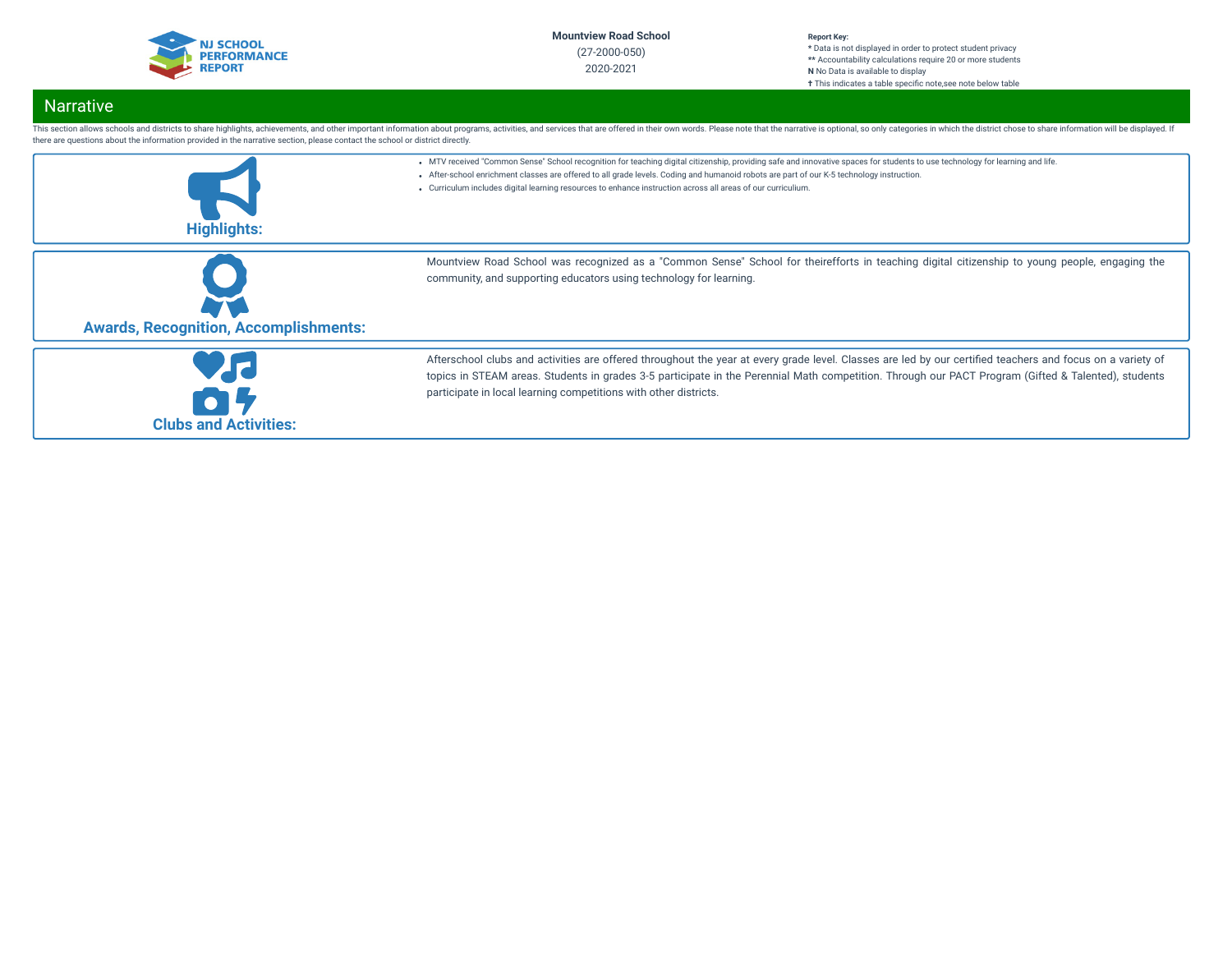

#### **Report Key: \*** Data is not displayed in order to protect student privacy **\*\*** Accountability calculations require 20 or more students **N** No Data is available to display **†** This indicates a table specific note, see note below table

# Narrative

This section allows schools and districts to share highlights, achievements, and other important information about programs, activities, and services that are offered in their own words. Please note that the narrative is o there are questions about the information provided in the narrative section, please contact the school or district directly.

| <b>Before and After School Programs:</b> | Mountview Road School offers families before care via the HTSACC Early Birds Program and after care via the HTSACC After Care Program.                                                                                                                                                                                                                                                                                                                                                                                                                      |
|------------------------------------------|-------------------------------------------------------------------------------------------------------------------------------------------------------------------------------------------------------------------------------------------------------------------------------------------------------------------------------------------------------------------------------------------------------------------------------------------------------------------------------------------------------------------------------------------------------------|
| <b>Staff and Professional Learning:</b>  | In-house professional development is led by our teachers through the Hanover Township Educator Academy. Grade level and subject-area/department<br>meetings occur monthly to increase collaboration across the district and analyze student data to help improve instruction and enhance our curriculium.<br>Teachers select outside professional development that aligns to their Professional Development Plan. District professional development days throughout<br>the school year target specific learning for groups and align to our district goals. |
| <b>Student Supports and Services:</b>    | ELL services are provided daily to acquire English language proficiency. Students with disabilities have individual goals addressed through their IEPs.<br>Struggling general education student needs are addressed through our Basic Skills Program. The Intervention and Referral Services Team identify and<br>offer tiered level of supports for students having difficulty with academics as well as social, emotional, and behavioral development. Daily guidance<br>counselor support is available for all of our students.                          |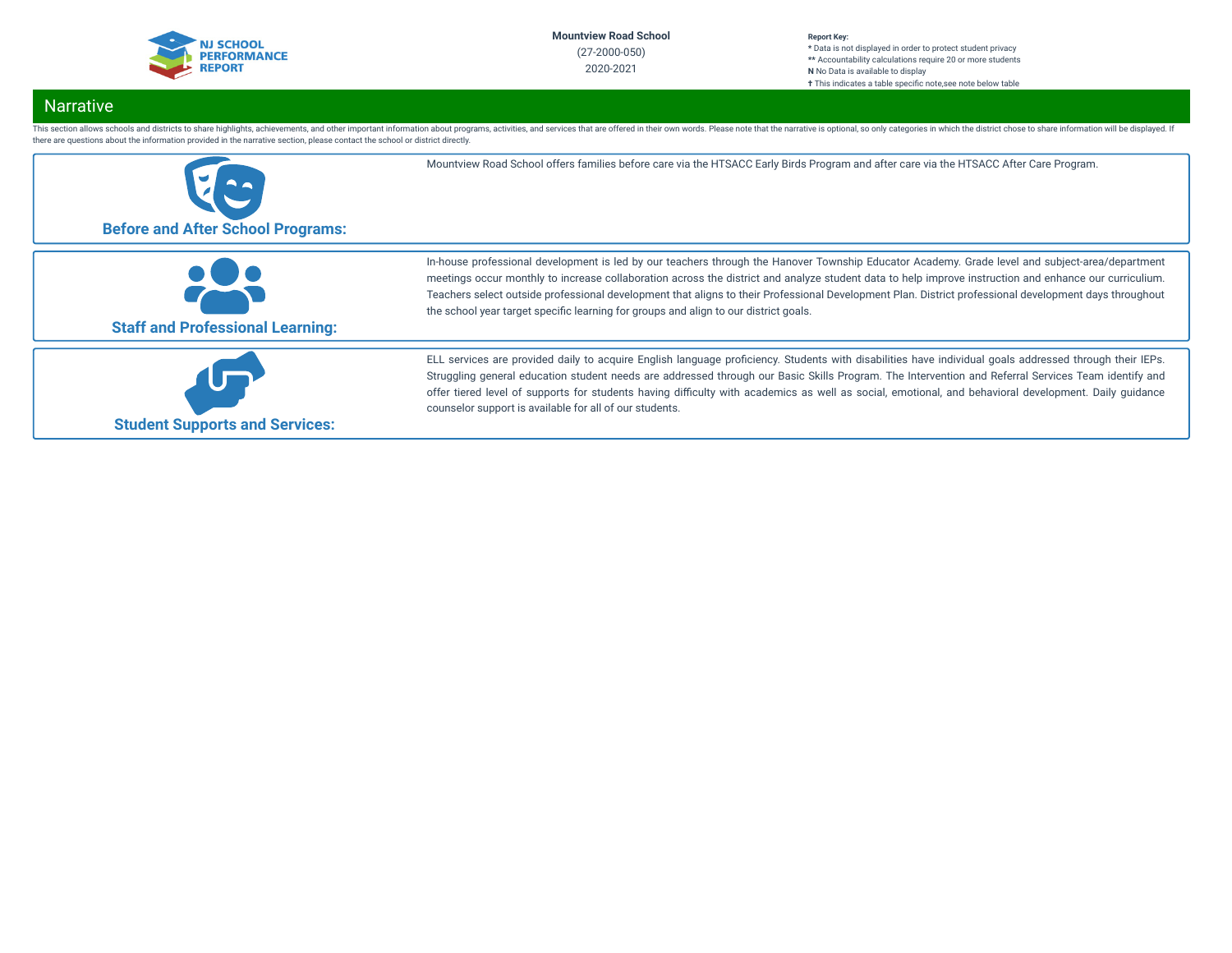

#### **Report Key: \*** Data is not displayed in order to protect student privacy **\*\*** Accountability calculations require 20 or more students **N** No Data is available to display **†** This indicates a table specific note, see note below table

# Narrative

This section allows schools and districts to share highlights, achievements, and other important information about programs, activities, and services that are offered in their own words. Please note that the narrative is o there are questions about the information provided in the narrative section, please contact the school or district directly.



Active PTA provides school and family events to enhance school programs, including Cultural Arts presentations, Family Involvement Events, and regular meetings and communication. Partnerships with local businesses to support student learning and curriculum initiatives. Service projects that support the larger community. Parents invited to grade level performances, school concerts and special instructional fairs.

# **Parent and Community Involvement:**



Is a Climate Survey Used: Yes; Who is surveyed: Students, Parents, Administrators, Teachers. All school stakeholders are surveyed annually and the results are reviewed and analyzed by the School Safety and Climate Team, building administration, staff, PTA's, etc.